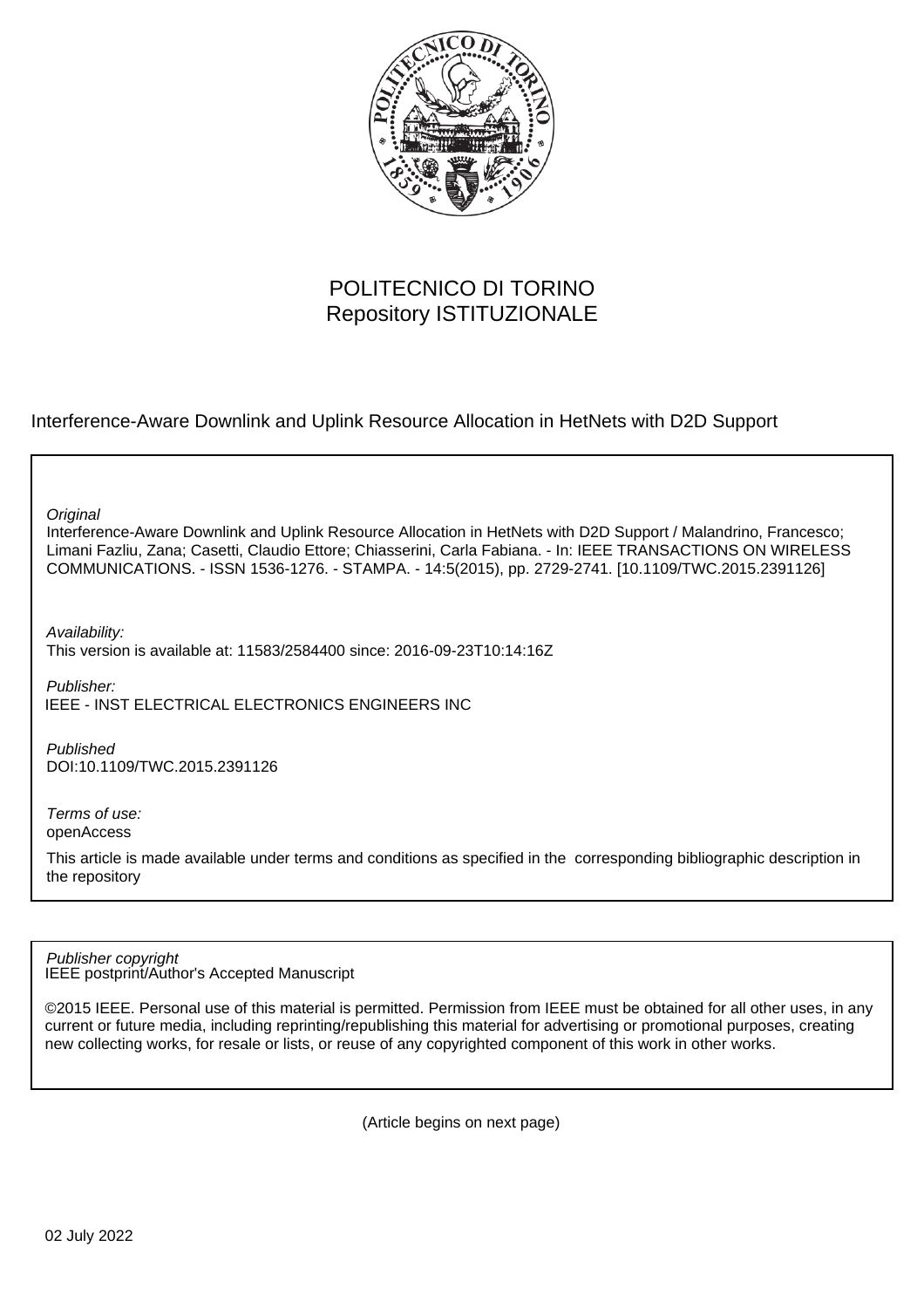# Interference-Aware Downlink and Uplink Resource Allocation in HetNets with D2D Support

Francesco Malandrino, *Member, IEEE,* Zana Limani, Claudio

Casetti, *Member, IEEE,* Carla-Fabiana Chiasserini, *Senior Member, IEEE*

## Abstract

We address the resource allocation problem in an LTE-based, 2-tier heterogeneous network where inband D2D communications are supported under network control. The different communication paradigms share the same radio resources, thus they may interfere. We devise a dynamic programming approach to efficiently schedule download and upload traffic, by (i) efficiently matching communicating endpoints and (ii) assigning radio resources in an interference-aware manner while accounting for the characteristics of the content to be delivered. To this end, we develop an accurate model of the system and apply approximate dynamic programming to solve it. Our solution allows us to deal with realistic, large-scale scenarios. In such scenarios, we compare our approach to today's networks where eICIC techniques and proportional fairness scheduling are implemented. Results highlight that our solution increases the system throughput while greatly reducing energy consumption. We also show that D2D mode, established either in the downlink or uplink, can effectively support delivery of highly popular content without significantly harming macrocell or microcell traffic, leading to increased system capacity. Interestingly, we find that D2D mode can also be a low-cost alternative to microcells.

#### Index Terms

Resource allocation, heterogeneous cellular networks, device-to-device communication.

F. Malandrino, Z. Limani, C. Casetti and C.-F. Chiasserini are with the Dipartimento di Elettronica e Telecomunicazioni, Politecnico di Torino, Torino, Italy, email: name.lastname@polito.it.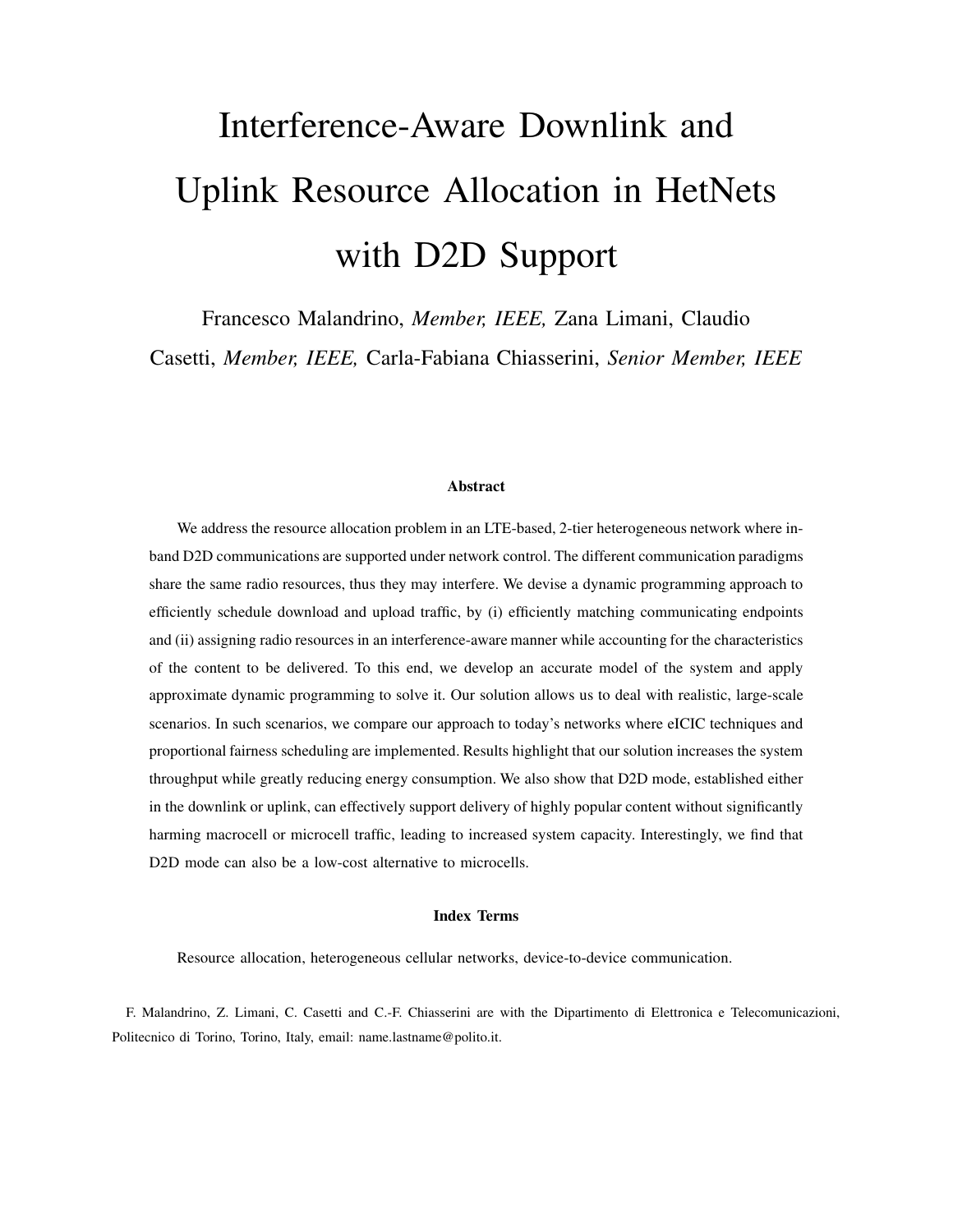## I. INTRODUCTION

The rapid increase in cellular data traffic due to the proliferation of wireless gadgets and evolution of smartphones is posing a serious challenge to today's mobile cellular networks. The key question remains: will next-generation cellular networks be ready to rise to the occasion?

It is clear that there is a limit to what today's networks with the current cellular infrastructure can achieve both in terms of capacity and coverage. Indeed, they are not flexible enough for the ever-changing behaviour of users who now have access to a diverse range of applications on their smartphones and tablets, and who are ultimately more demanding in terms of user experience.

A cost-effective way to overcome these challenges is the deployment of Heterogeneous Networks (HetNets), i.e., adding low-cost base stations across the coverage area of the traditional cellular infrastructure. This results in a multi-tier network with smaller cells such as micro, pico and femtocells overlaying the traditional macrocells. Such a strategy promises to improve both capacity and coverage by closing the gap between the access network and the user.

Another expected feature of future networks will be the support of direct device-to-device (D2D) communication between users that are in proximity of each other [1]–[3]. Such D2D links will most likely be established under operator control, as foreseen by the 3GPP ProSe group working on Release 12 [4].

This feature also opens up a range of opportunities for improving spectrum efficiency and achieving higher data rates, at virtually no cost for the operator. Another very appealing trait of these solutions is that they operate at significantly lower power, making them much more energy-efficient.

A major issue in these types of complex networks is interference management, both between different tiers within the heterogeneous architecture and between infrastructure-to-device and device-to-device communication. To achieve high spectrum utilization and exploit the opportunities offered by D2D and HetNets, these solutions must coexist in harmony between each other and the traditional cellular network, while sharing the same frequency spectrum.

Techniques to mitigate cross-layer interference in HetNets are already available, e.g., ICIC (Inter-Cell Interference Coordination). However, intelligent resource allocation techniques must be developed to fully reap the benefits offered by HetNets and D2D support.

In this paper, we address these challenges and propose an interference-aware resource scheduling algorithm for an LTE-based, two-tier HetNet with D2D support. We consider that D2D will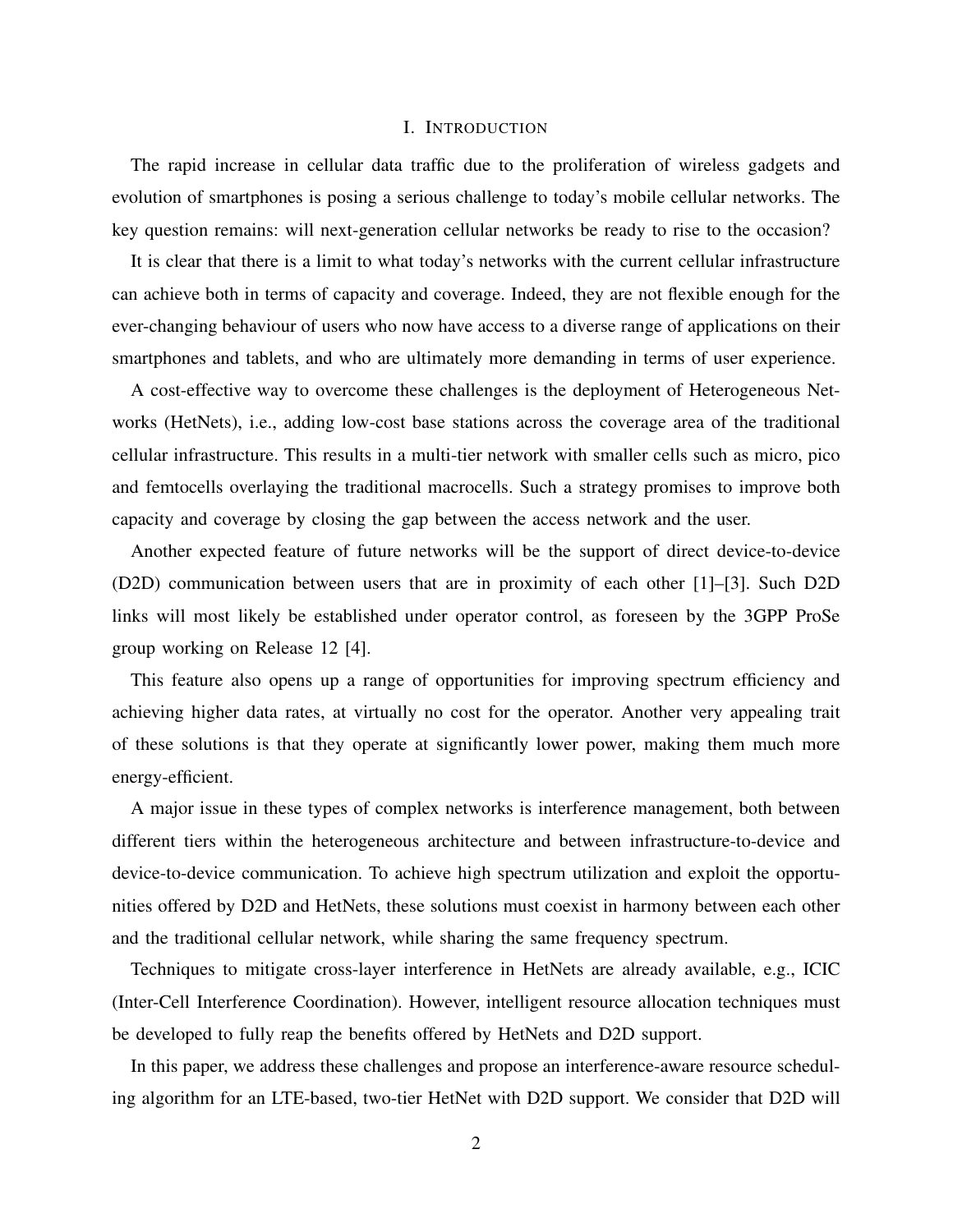take place within the LTE bands, in what is often called "in-band underlay" mode [5], where D<sub>2D</sub> opportunistically accesses the same spectrum resources used by the other nodes in the cellular network. Indeed, as shown in [5], the in-band underlay D2D mode outperforms the overlay mode in terms of achieved throughput. In principle, D2D communications can take place in either the uplink or the downlink resources. Currently, it is widely accepted that uplink resources should be used [6], since, at present, traffic is significantly heavier in downlink than in uplink. However, it is expected that in the future traffic will be much less asymmetric, then the use of downlink resources will represent a viable option. In both scenarios, D2D can cause significant interference to normal infrastructure-to-device communications, either to nearby receiving UEs when implemented in the downlink bands, or to nearby receiving base stations (BSs) when deployed in the uplink bands. Without proper management of this interference, D2D communication may easily end up doing more harm than good.

We therefore address and compare both D2D scenarios, and propose a resource allocation procedure based on approximate dynamic-programming. The procedure itself is adaptable to both downlink and uplink D2D scenarios, it is updated every subframe and is efficient enough to be applied to large-scale scenarios. The performance of our approach is numerically evaluated and compared to standard resource scheduling algorithms adopted in today's cellular networks, employing interference mitigation techniques. Results highlight that the proposed approach is apt at fully exploiting the potential of both the heterogeneity of the network and D2D support, while consuming far less energy. Results further reveal that D2D interactions act inherently as an additional layer in the heterogeneous network, thereby potentially reducing the need for deploying more microcells. Finally, while the uplink and downlink scenarios provide similar performance in current traffic load conditions, the downlink will become preferable as the upload and the download traffic tend to even out.

In summary, our key contributions are as follows:

- We provide a realistic network model for a HetNet with in-band underlay D2D support, which captures the relationship between the different tiers of the HetNet, as well as the relationship between base stations, users and users' traffic requests. A realistic model is used to obtain an accurate representation of the inter-tier and inter-cell interference.
- We formulate the resource allocation problem in such a HetNet using a Dynamic Programming model and solve it using Approximate Dynamic Programming (ADP) techniques. The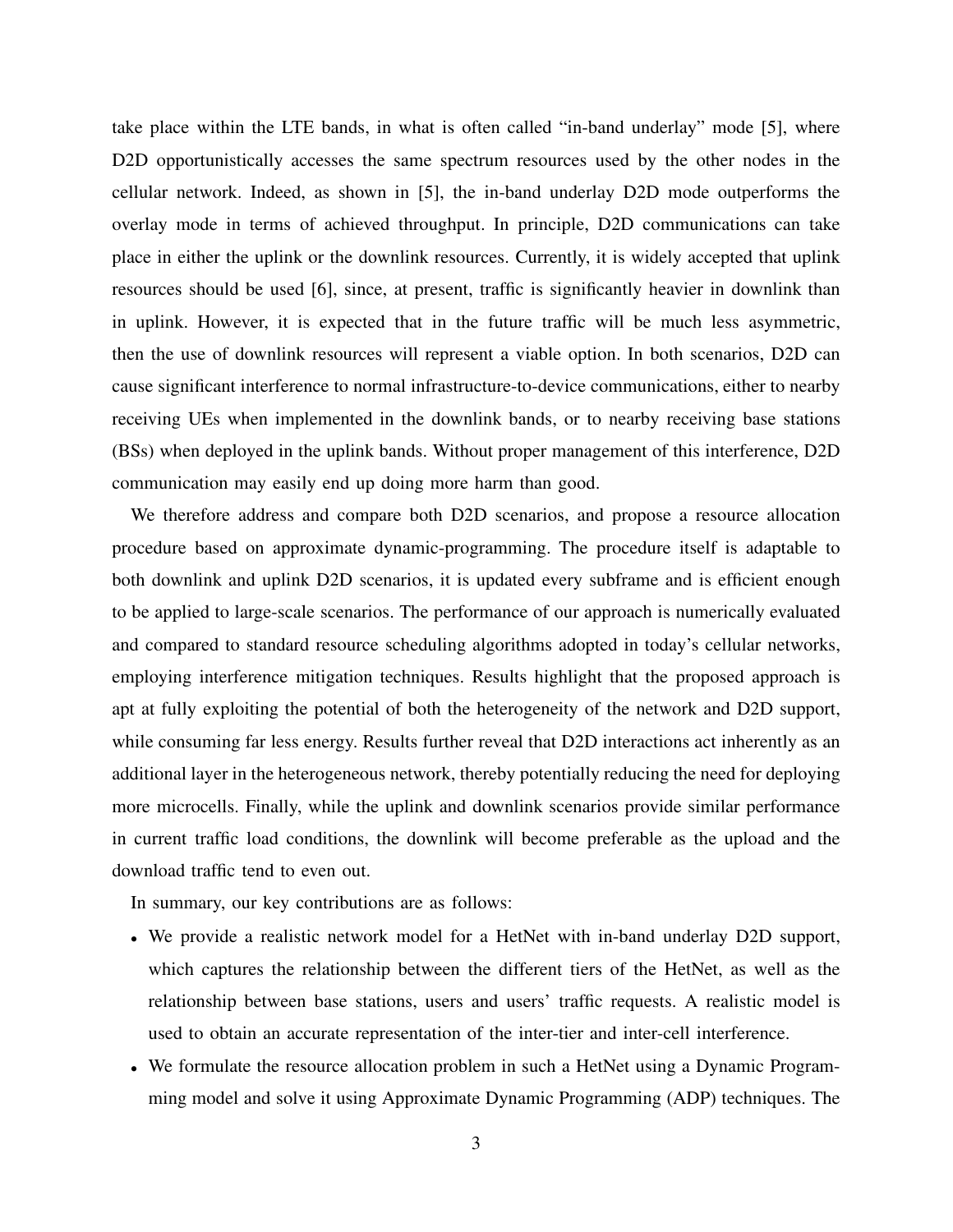algorithm we propose solves this very hard problem efficiently enough so that it can be run in real time. Furthermore, our algorithm provides a solution that takes into account the interference caused between the different tiers and the nodes in the network, as well as the nature and type of the data traffic demanded by the users.

- We evaluate two distinct scenarios depending on whether D2D communications are allowed to use the downlink or uplink resources, and then solve the resource allocation problem for both directions of data traffic, namely upload and download, by jointly scheduling the downlink and uplink resources.
- Finally, using numerical evaluation, we show that our approach significantly outperforms the *de facto* standard approach, the proportional fair scheduling (PF). In particular, our results highlight the gain in performance due to D2D, especially in the presence of viral traffic, namely content items that experience a sudden surge in demand in a short period of time.

The remainder of this paper is organized as follows: after discussing related work in Sec. II, we introduce the system under study and formulate our problem in Sec. III. The network model is presented in Sec. III-B. Sec. IV outlines the dynamic programming approach and our ADP solution. Results derived in a realistic scenario are shown in Sec. V. Finally, we draw our conclusions in Sec. VI.

#### II. RELATED WORK

The deployment of a multi-tier network where cells use the same radio resources is highly beneficial since it allows traffic offloading from macrocells to smaller cells [7]. However, such scenario imposes the adoption of ICIC techniques, for which a good survey can be found in [8]. Additionally, eICIC specifications in 3GPP Rel. 10 [9] foresee the use of the Cell Range Expansion (CRE) in LTE systems. Such a technique involves adding a positive range expansion bias to the pilot downlink signal strength received from microcells so that more users connect to them. Then, in order to mitigate the interference between overlaying macro- and microcells, macrocells may periodically mute their downlink transmissions in certain subframes (called almost blank subframes - ABSs). By using ABSs for edge users, microcells can significantly improve their performance [10]. In our work, we do not focus on eICIC techniques; rather, we take a scenario implementing them as our term of comparison. Unlike the above mentioned works, we assume the presence of an area controller that issues resource allocation and scheduling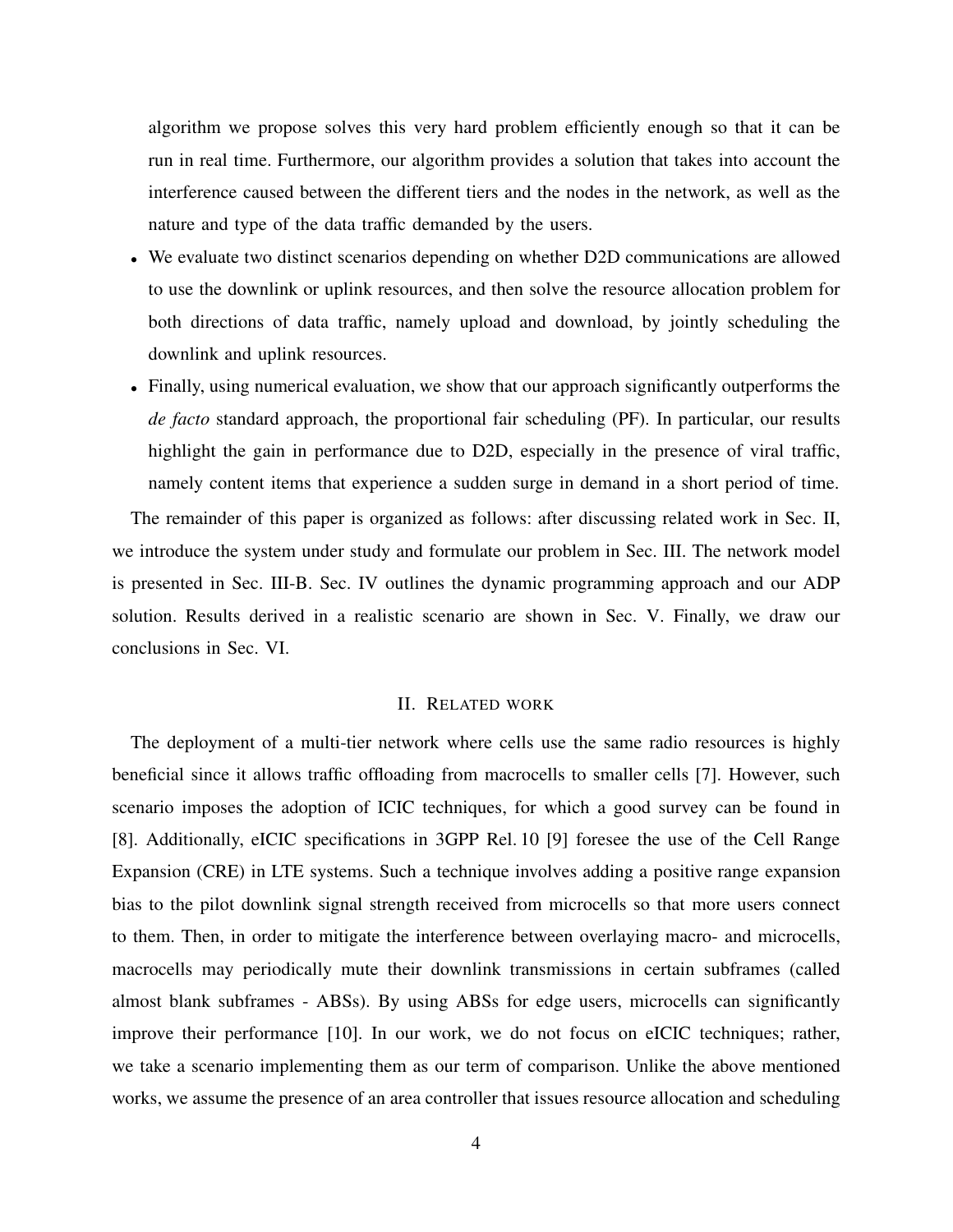instructions to BSs, through high-speed optical fiber connectivity [11], [12]. Also, we assume both I2D and D2D communication paradigms in all cells.

The integration of D2D communication in cellular networks and its applications are investigated in [13]. This work presents a conceptual framework for the formulation of problems such as peer discovery, scheduling, and resource allocation. Another good survey on D2D proximity services as foreseen by 3GPP can be found in [1]. This work provides a comprehensive overview on some of the key functionalities of D2D communication and design challenges concerning the integration of such communication within cellular networks. The authors of [1] focus on two main use cases of D2D, as envisioned by 3GPP, namely for public safety and traffic offloading. In the latter use case, which is the one we also focus on in our work, it is expected that D2D will be established with support from infrastructure nodes, simplifying tasks such as synchronization and discovery, and enabling dynamic resource allocation for D2D links [14].

The problem of resource allocation is also studied in [15]–[17], although only macrocells and D2D mode are considered therein. Additionally, in [15] the D2D pairs wishing to exchange data are given at the outset (i.e., unlike our work, [15] does not address the endpoint association problem). In [16] the authors seek an optimal resource allocation scheme for cellular networks with D<sub>2D</sub> support, comparing orthogonal and non-orthogonal resource sharing modes. As numerical results show, D2D coupled with non-orthogonal resource sharing mode ensures the highest gains in terms of sum rate and per-cell throughput. Authors of [15], [17] formulate resource allocation as a mixed integer optimization problem, which is notoriously hard to solve, with [15] also presenting a greedy heuristic.

The work in [5] further compounds the problem by investigating the selection of the most suitable communication mode, still in a single-tier scenario with D2D. There, an analytical model is proposed, based on the assumption that the positions of BSs and users can be modeled as a Poisson point process. In [18], we address the resource allocation problem in a network scenario similar to the one presented in this paper, however only downlink resources are considered in the allocation procedure. In contrast, here we jointly address the uplink/downlink resource scheduling and, furthermore, we consider separate scenarios for D2D operating in the downlink and uplink resources. Preliminary results of our work, considering the resource scheduling problem for both upload and download traffic are presented in [19]. Beside the different methodology and scope of the studies above, we stress that our work addresses HetNets including macrocells, microcells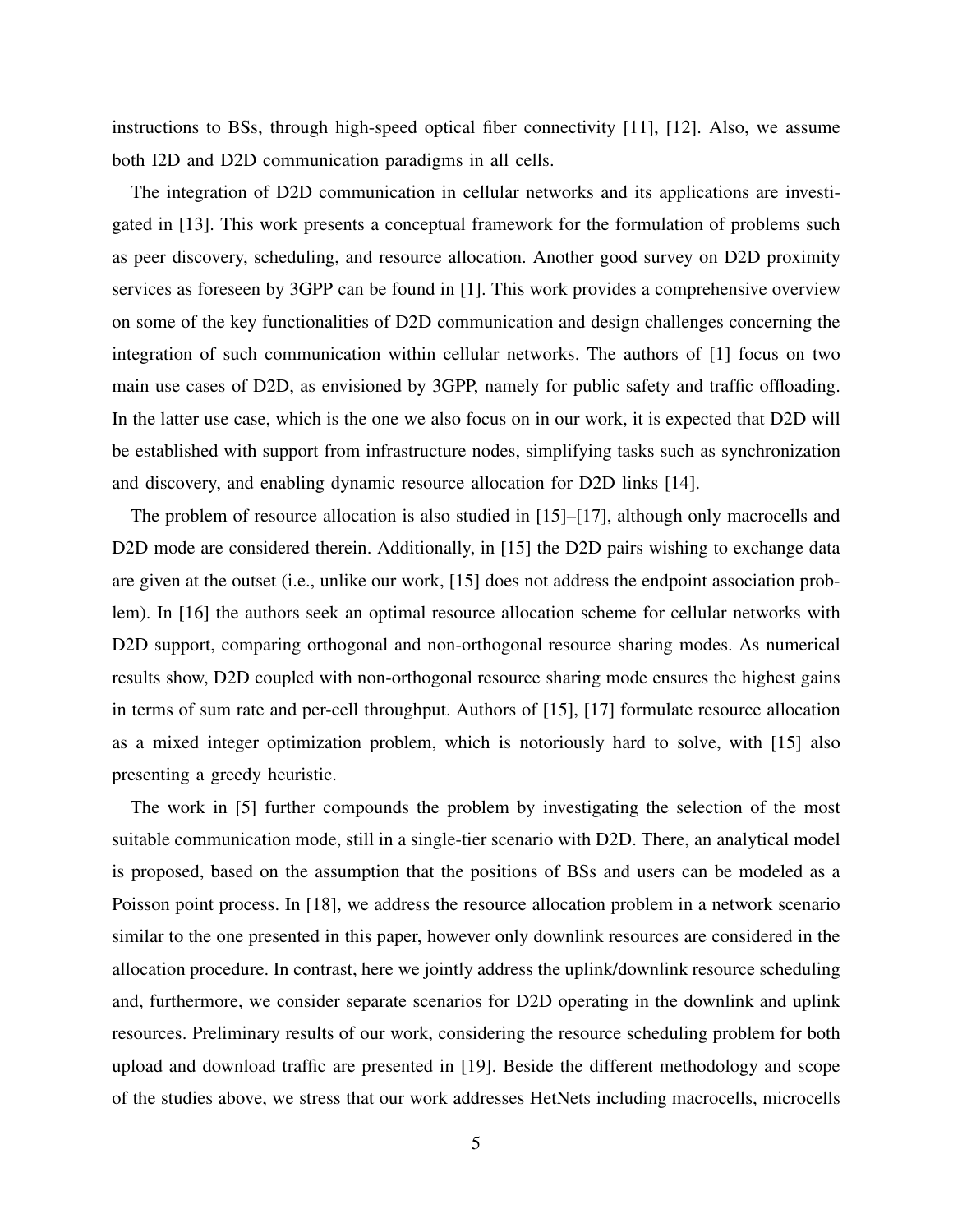and D2D. While [5] derives an optimal factor of spectrum partition between cellular and D2D communication, we aim at determining the endpoint that should serve each user and an efficient data scheduling on a single radio resource basis.

## III. PROBLEM FORMULATION

Resource scheduling management in LTE networks is an important function that aims at efficiently allocating downlink and uplink channel resources to UEs, in order to meet as many of their expectations while optimizing network performance. According to the LTE specifications [20], the minimum resource scheduling unit is referred to as a resource block (RB). One RB consists of 12 subcarriers (each 15 kHz wide) in the frequency domain and one subframe (1-ms long) in the time domain. Radio resource allocation is updated every subframe.

We consider the resource allocation problem in a two-tier LTE heterogeneous network comprising several microcells nested within the traditional larger macrocells deployed in an urban setting. The macro and microcells are served by BSs, referred to as macroBSs and microBS, respectively. In LTE, a macroBS is often referred to as eNode B. It has been shown that the resource allocation problem in LTE-based networks is NP-hard [15], [17]. The problem is further exacerbated when introducing additional infrastructure layers in the heterogeneous architecture and enabling D2D. In such a complex scenario the resource scheduling strategy needs to address not only the problem of which resources to allocate to which UE, but also which potential endpoint among the various choices (macroBS, microBS or another UE) should serve a UE.

#### *A. Scenario and assumptions*

In this subsection we detail the system scenario and any assumptions we make about the D2D-enabled HetNet under study. As was previously mentioned, the network model that we use is based on a two-tier architecture. The network is made up of a set of first tier macroBSs that control the macrocells and a set of microBSs deployed within their coverage area that control the second tier microcells. We define the coverage of a BS (either macroBS or microBS), as the area where the received strength of the BS pilot signal is higher than a given threshold, namely -70 dBm in our case [21]. A UE under the coverage of both a macroBS and a microBS can be served by either of them.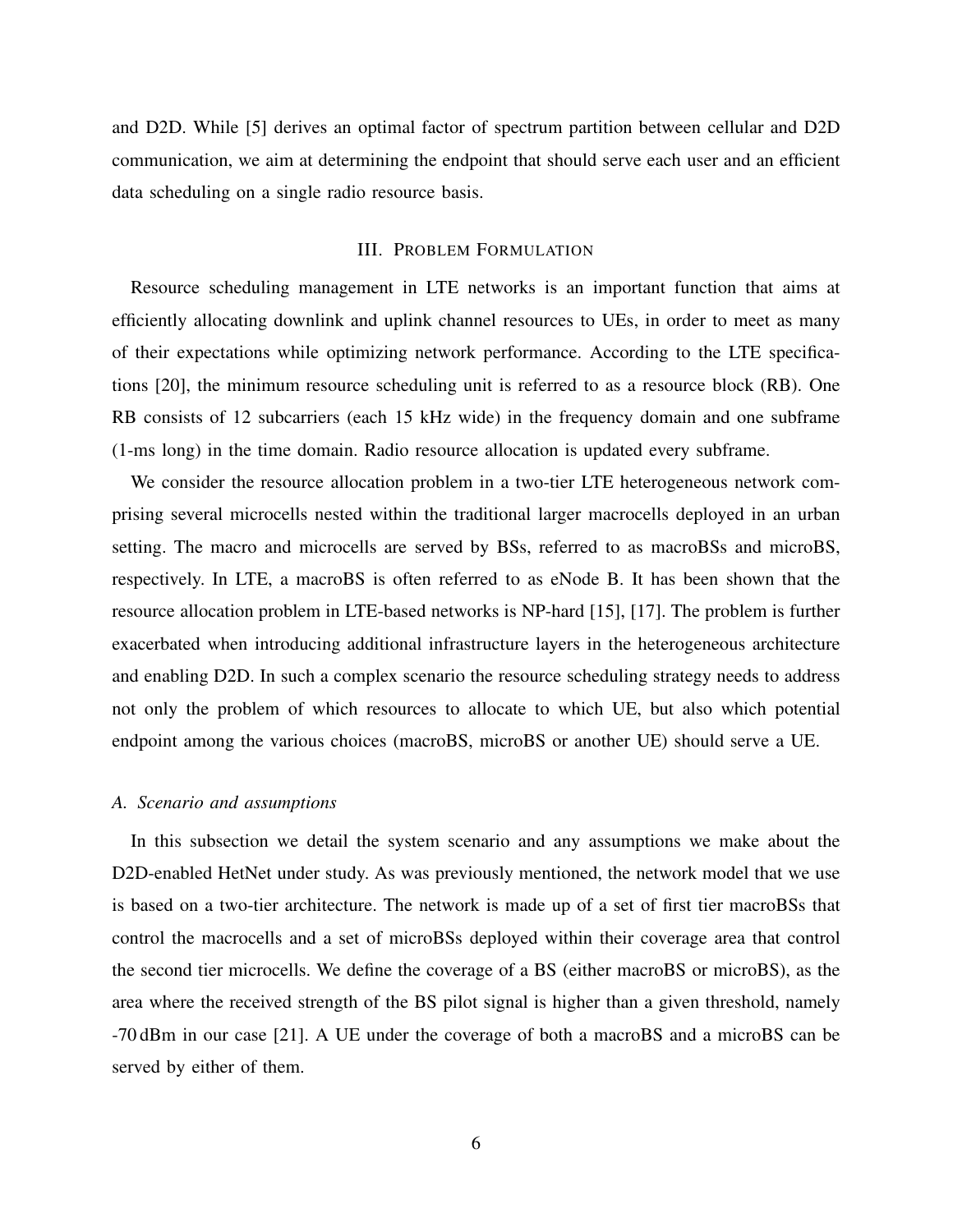

Fig. 1. An example scenario. UEs are denoted by  $z_1, \ldots, z_6$ , macroBSs by  $M_1, M_2$  and microBSs by  $m_1, m_2, m_3$ . Solid lines denote coverage areas. Dotted lines correspond to RBs used by a pair of endpoints.

In general, we assume that our HetNet supports Frequency Division Duplexing (FDD), with uplink and downlink using two different portions of the spectrum, however our formulation can be easily extended to the Time Division Duplexing (TDD) case. Radio resource allocation is performed and updated every subframe by the Area Controller (AC) in the core network, which assists BSs in radio resource allocation and traffic scheduling. The AC collects information on the channel quality from the BSs and on content items that users wish to upload/download. Thus, BSs are only concerned with propagation and spectrum aspects, while they are oblivious to higher-layer demands. From the collected information, the AC determines (i) which endpoint (among the possible ones: macroBS, microBS, or UE) should serve each user, and (ii) which RB(s) to employ for such communication. Decisions taken by the AC are issued to BSs, which forward them to UEs. The fact that the AC performs the resource allocation task in a centralised manner is in contrast with the distributed schemes that are adopted in today's cellular networks, where eNodes B are in charge of resource scheduling. However, given the expected complexity of future cellular networks, it is widely anticipated that a more centralised structure will be adopted [22]. An example scenario of such a network is shown in Fig. 1, while Fig. 2 shows the roles of ACs, BSs, and users.

We assume that BSs have optical fiber connectivity to the core network, as envisioned by operators and network manufacturers [11], [12]. This assumption is reasonable given the new, complex tasks and the ever-increasing amount of traffic that the cellular infrastructure is expected to handle.

As envisioned by recent trends and standardization activities, we consider network-controlled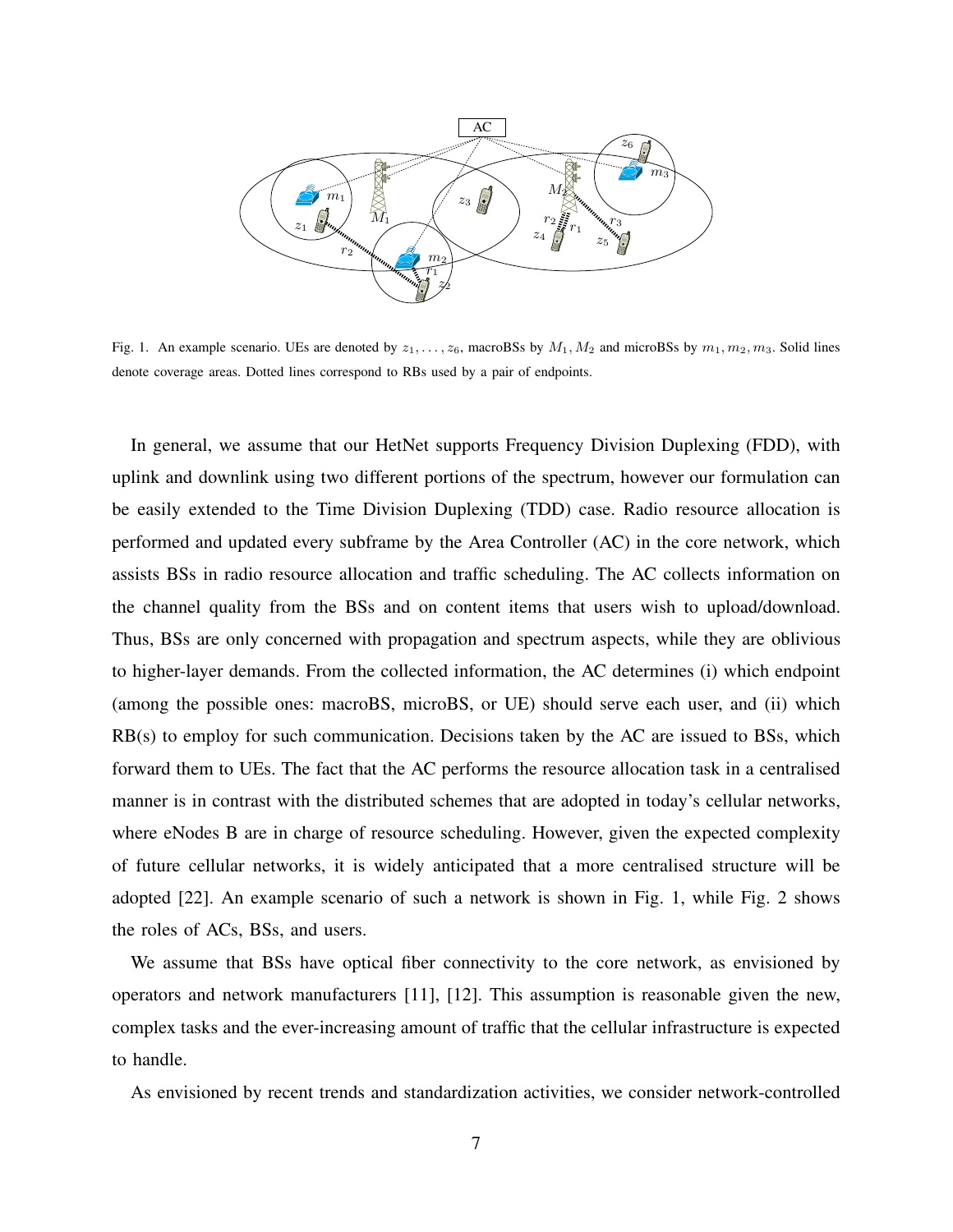

Fig. 2. The role of the area controller in our system model, in the case of content download. Users register with BSs, as in current LTE networks. Content requests, however, are directed to the AC, which makes content-aware scheduling decisions. Such decisions are pushed to BSs, which are then in charge of enacting them.

D2D communication [4], [14], [16]. This implies that, not only can synchronization and security issues be easily solved, but also UE pairs can be efficiently scheduled so as to use cellular resources even at high traffic load.

We assume in-band, underlay, deployment of D2D communication, that is, spectrum resources are shared between devices using the D2D communication paradigm and the cellular infrastructure. However, we consider two possible scenarios: one in which D2D interactions leverage the downlink radio resources (downlink scenario), and the other in which D2D takes place in the uplink spectrum (uplink scenario). To this end, and in order to ensure efficient allocation of all radio resources, in either scenario, we consider both download and upload traffic scheduling.

We mainly focus on unicast data transfers and assume that UEs can be served download traffic by only one endpoint at a time, and similarly they can transmit upload data to only one endpoint at a time. Considering the most popular types of terminals, we also assume UEs to be half-duplex, i.e., they cannot transmit and receive at the same time. This implies that, e.g., in the downlink scenario a UE receiving information from the cellular infrastructure cannot simultaneously serve another UE.

In Sec. V we compare the performance of the proposed system to a distributed scenario reflecting today's networks, where D2D is not supported and UEs are always served according to the proportional fairness algorithm, by the BS whose received signal is the strongest.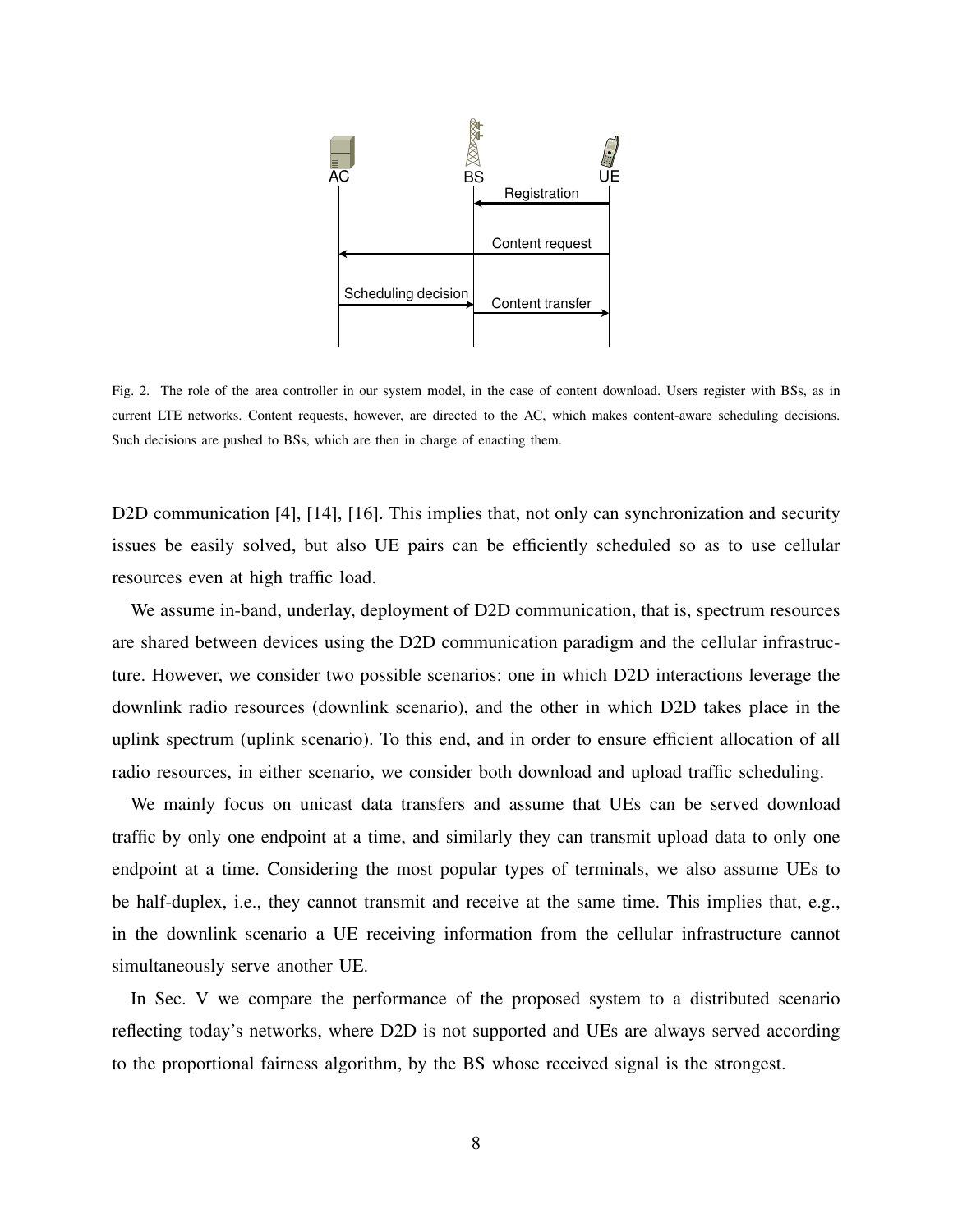## *B. Network Model*

We denote the collective set of BSs by  $\beta$  and the specific sets of macroBSs and microBSs by  $\mathcal{B}_M$  and  $\mathcal{B}_m$ , respectively. The BSs serve a number of users with mobile equipment that are within the service coverage area. We refer to these users shortly as UEs and denote the total set of UEs by  $\mathcal{Z}$ .

*1) Interactions and requests:* Within the network the following interactions are supported: interactions between BSs and UEs and vice-versa, and interactions between two UEs or D2D communications.

BSs and UEs interact with each other using assigned radio resources. RBs allocated to each interaction can be selected from two distinct sets of RBs: the set of downlink radio resources  $\mathcal{R}_d$ , and the set of uplink resources  $\mathcal{R}_u$ . The RB allocation is valid for one subframe, therefore the time is divided into a set  $K$  of 1 ms time steps.

The goal of the interactions is to transfer the content requested by the UEs. The content requests may be made in both directions: upload or download. In fact, a UE can make a download request for a specific content item from a finite download content set denoted as  $C_d$ . One of the BSs, or, when D2D is enabled, a UE caching the requested content item, can serve the request. Similarly, a UE may wish to upload a specific content item to the Internet, through the cellular infrastructure (i.e., macroBSs or microBSs). We denote by  $C_u$  the set of content items that UEs may wish to upload.

The allocation of RBs depends on the type of the communicating endpoints since the different RB sets may be used only for specific types of interactions. Namely, BS-UE interactions may be allocated RBs only from the  $\mathcal{R}_d$  set, while UE-BS interactions may be allocated RBs only from the  $\mathcal{R}_u$  set. For D2D communications, the RB set to be used shall depend on whether D2D is established in the uplink or downlink band. Indeed, since we assume that D2D links are used for download traffic offloading, i.e., they may serve to provide UEs with requested content items if available in the vicinity, the choice of the RB set is constrained by the traffic direction.

We define the time step at which a UE becomes interested in downloading/uploading a specific content item as an input parameter called *want-time* and denote it as  $w_c(z) \in \mathcal{K}$ . Furthermore, each content item  $c \in \mathcal{C}_d \cup \mathcal{C}_u$  is characterized by a certain size  $l_c$  and a maximum delay  $D_c$  with which it should be delivered to its destination. These parameters are known to the scheduler and are used as input parameters to the scheduling algorithm.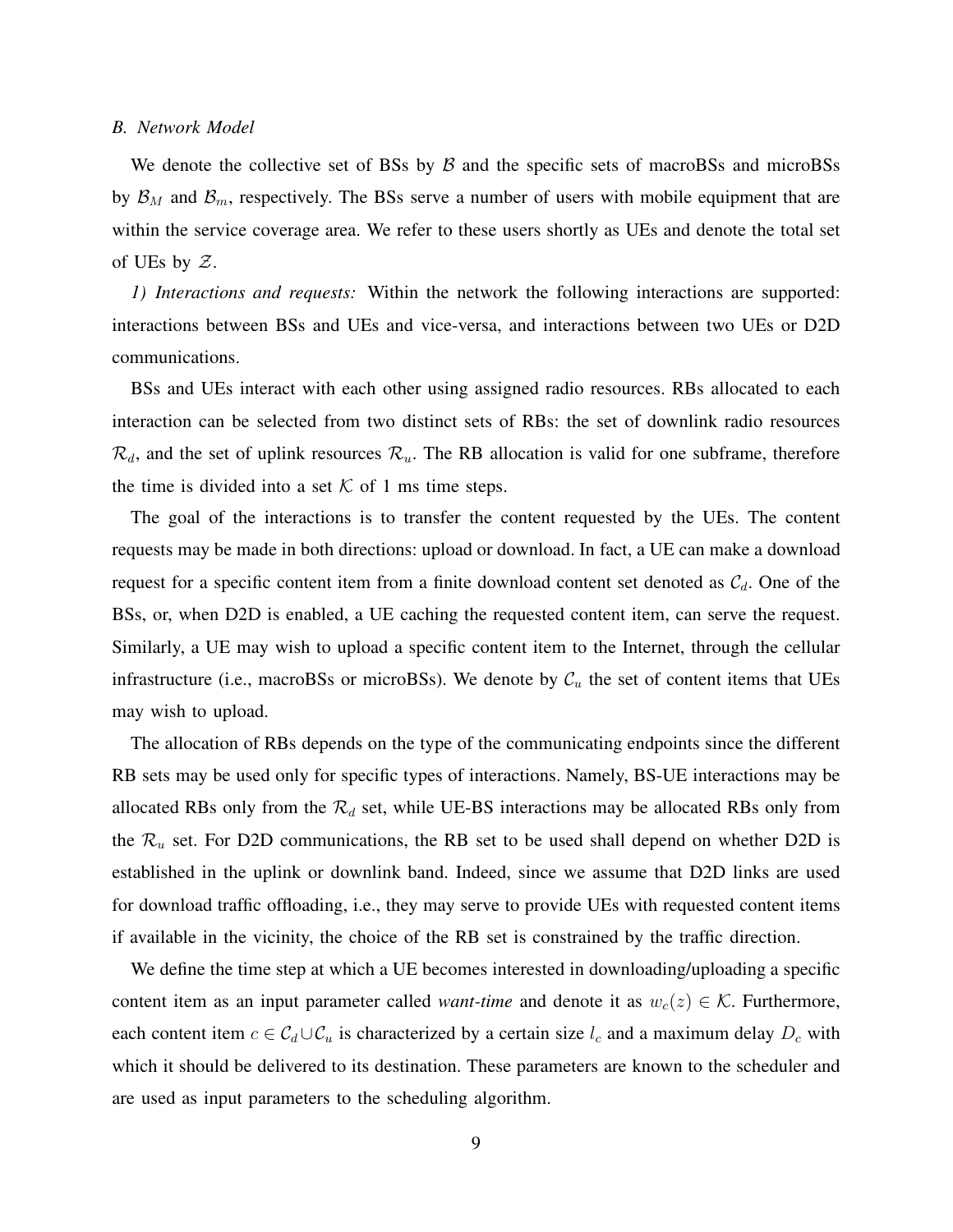During each interaction a certain amount of data is transferred between the two communicating endpoints. We define the variable  $\chi_c^k(e_1, e_2)$  to indicate the amount of content c transferred between  $e_1$  and  $e_2$  at time step k. Then, for each content item  $c \in C_d \cup C_u$  a user is interested in, we define a variable  $h_c^k(z)$ , which denotes the total amount of content c downloaded/uploaded by user z until time step k. Note that  $h_c^k(z)$  is a non-decreasing quantity bounded by the size of the content item, i.e.,  $0 \leq h_c^k(z) \leq h_c^{k+1}(z) \leq l_c, \forall k \geq 0, \forall c \in C_d \cup C_u$ .

The relationship between the two quantities is the following:

$$
h_c^{k+1}(z) \leftarrow h_c^k(z) + \sum_{e \in \mathcal{B} \cup \mathcal{Z}} \chi_c^k(e, z), \forall c \in \mathcal{C}_d
$$
  

$$
h_c^{k+1}(z) \leftarrow h_c^k(z) + \sum_{e \in \mathcal{B}} \chi_c^k(z, e), \forall c \in \mathcal{C}_u.
$$
 (III.1)

A list of symbols and definitions used throughout the paper can be found in Table I.

*2) Propagation and interference model:* For each interaction, we denote the power with which endpoint  $e_1 \in \mathcal{B} \cup \mathcal{Z}$  transmits to endpoint  $e_2$  by  $P(e_1, e_2)$ . For BS-UE transmissions, the value of such parameter is fixed and depends only on whether  $e_1$  is a macroBS or a microBS, i.e.,  $P(e_1, e_2) = P(e_1)$  [20]. Conversely, we assume that the transmit power of an UE, both when transmitting to a BS or another UE, is subject to a power control scheme, so that its value may depend on such factors as propagation conditions and positions of either endpoints. Specifically, we use the following power control formula, from [23], to calculate the power of a transmitting UE  $e_1$  towards endpoint  $e_2$ , which can be another UE or a BS, at each time step k:

$$
P(e_1, e_2)|_{dB} = \min\{P_{max}|_{dB}, 10\log_{10}(M) + P_0|_{dB} + \rho \cdot PL(e_1, e_2)|_{dB} + \Delta_{TF} + f(k)\}.
$$

 $P_{max}$  indicates the maximum power at which a UE can transmit, while M indicates the number of RBs allocated to  $e_1$  at time step k.  $P_0$ ,  $\rho$ ,  $\Delta_{TF}$  and  $f(k)$  are cell and user specific configuration parameters, indicating respectively the spectral power density required at the receiver, the path-loss compensation factor, a UE-specific parameter depending on the applied Modulation Coding Scheme (MCS) and a higher-layer closed-loop command to increase/decrease power level.  $PL(e_1, e_2)$  indicates the path loss experienced between the two endpoints. In general, it depends on the distance between the two endpoints, on the Line of Sight (LoS) conditions between them as well as on the transmitting and receiving antenna heights. It is calculated according to specific propagation models as detailed below.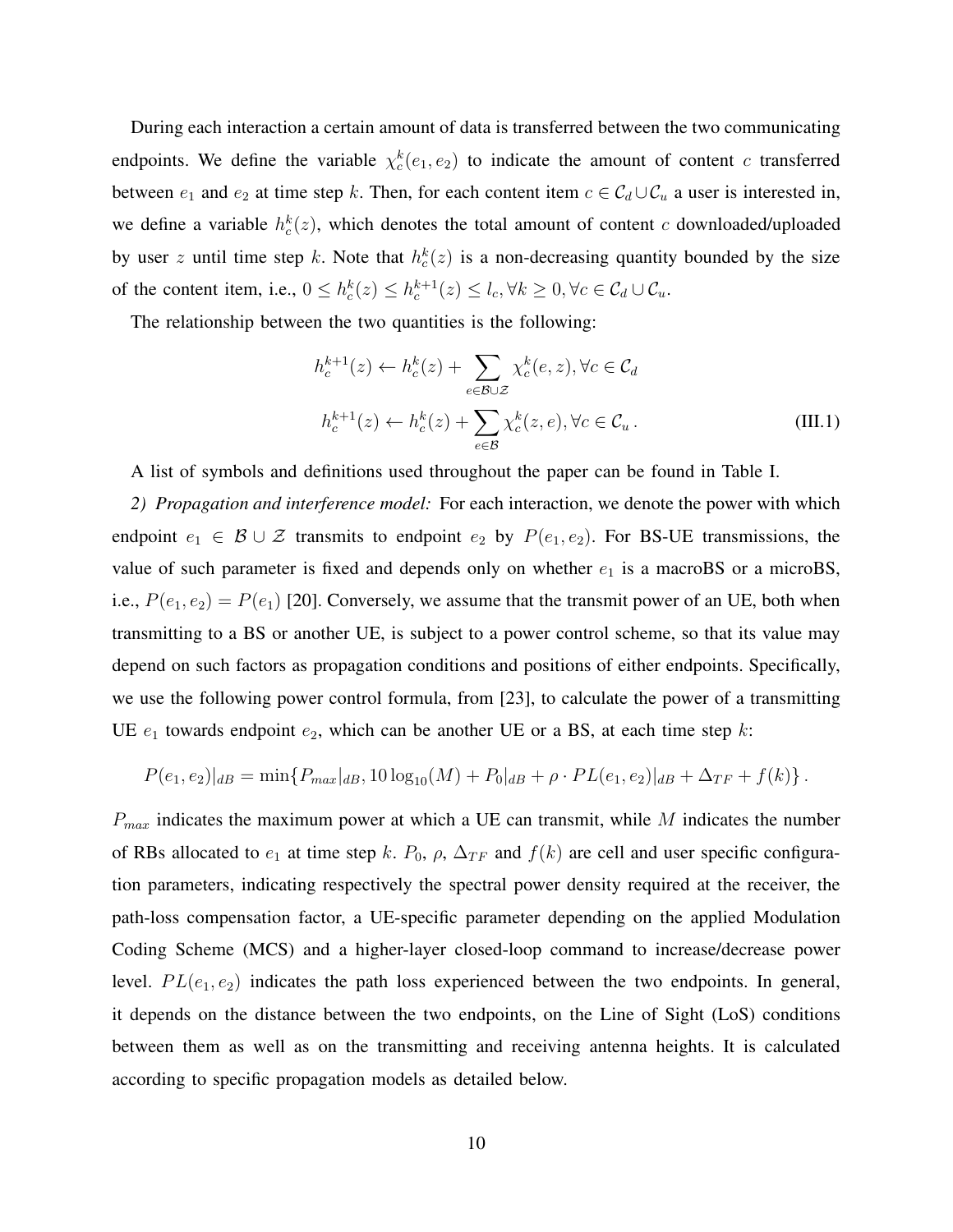#### TABLE I

#### LIST OF THE MAIN SYMBOLS USED IN THE SYSTEM MODEL

| Symbol                         | Description                                                                                       |
|--------------------------------|---------------------------------------------------------------------------------------------------|
| $\mathcal{B}$                  | Set of BSs                                                                                        |
| $\mathcal{C}_d, \mathcal{C}_u$ | Set of download and upload content items                                                          |
| $\mathcal{R}_d, \mathcal{R}_u$ | Set of downlink and uplink radio resources (RBs)                                                  |
| $\mathcal Z$                   | Set of users                                                                                      |
| $l_c$                          | Size of content $c$                                                                               |
| $D_c$                          | Maximum delivery delay of content c                                                               |
| $\mathcal{K}$                  | Set of time steps                                                                                 |
| $w_c(z)$                       | Time step at which user $z$ becomes interested in downloading or uploading content $c$            |
| $h_c^k(z)$                     | Cumulative amount of data of content $c$ that requester $z$ has downloaded or uploaded until the  |
|                                | beginning of time step $k$                                                                        |
| $\delta_r^k(e_1,e_2)$          | Amount of data that can be sent from $e_1$ to $e_2$ on RB r at time step k                        |
| $y_{r,c}^k(e_1, e_2)$          | Amount of data of content c transferred from $e_1$ to $e_2$ at time step k over RB r              |
| $\chi_c^k(e_1,e_2)$            | Amount of data of content c transferred from $e_1$ to $e_2$ at time step k (over any possible RB) |
| $P(e_1, e_2)$                  | Power with which endpoint $e_1$ transmits to $e_2$                                                |
| $A(e_1, e_2)$                  | Attenuation of the link between $e_1$ and $e_2$                                                   |
| $I_r^k(e_2)$                   | Interference experienced by endpoint $e_2$ on RB $r$                                              |
| $SINR_r^k(e_1, e_2)$           | Signal to interference and noise ratio experienced by $e_2$ when receiving from $e_1$             |
| $PL(e_1, e_2)$                 | Path loss between $e_1$ and $e_2$                                                                 |
| $\boldsymbol{N}$               | Noise power (W)                                                                                   |

In order to model as accurately as possible the power and interference in our scenario, we denote the total attenuation experienced by the signal between two endpoints as  $A(e_1, e_2)$ . To precalculate these values, we use the urban propagation models specified in [21] and [24]. Specifically, for macroBS-UE links, the attenuation is given by the following expression:

$$
A(e_1, e_2) = \frac{PL(e_1, e_2)}{G_T AP(\theta_{e_1, e_2})} \qquad e_1 \in \mathcal{B}_M, e_2 \in \mathcal{Z}
$$

where  $G_T$  is the antenna gain of macroBS  $e_1$ , and  $AP(\theta_{e_1,e_2})$  is the antenna pattern factor, which depends on the angle  $\theta(e_1, e_2)$  between the maximum radiation direction of  $e_1$  antenna and the direction between the antenna and UE  $e_2$ .  $PL(e_1, e_2)$  is the path loss as defined above. To precalculate the path loss for these types of links, the Urban Macro (UMa) propagation model in [21] is used. For microBS-UE links, assuming omnidirectional antennas with unitary gain, the attenuation between two endpoints depends solely on the path loss value, i.e.,  $A(e_1, e_2)$  =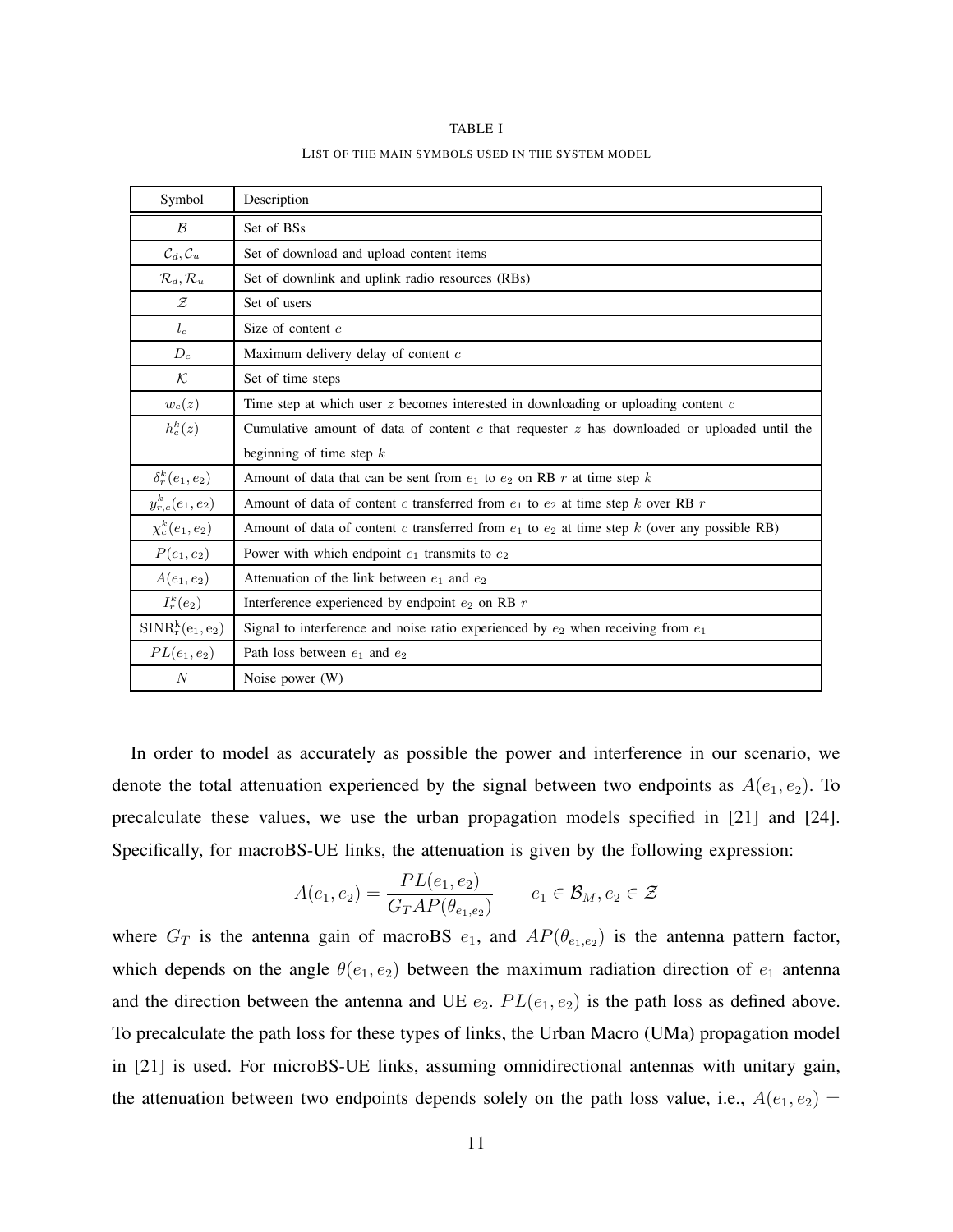$PL(e_1, e_2)$ , which is precomputed using the Urban Micro (UMi) propagation model in [21]. For UE-BS, the path loss is calculated using the respective reversed propagation model used in the downlink. For D2D links, path loss is modeled using the UMi propagation model specified in [24] and a correction factor that compensates for the low antenna height of the transmitter.

In general, we see that the attenuation of the signal depends on the type and position of communicating antennas, as well as their propagation conditions (LoS). However, since both power and attenuation values are simply input values to our problem formulation, the propagation and power control models can be easily extended to accommodate additional assumptions, while obtaining a remarkable level of realism.

Given the transmit power and the attenuation factor, the useful power received at  $e_2$  from source  $e_1$  is  $P(e_1, e_2)/A(e_1, e_2)$ . Similarly, every other node pair  $(e, z)$  communicating on the same RB where  $e_2$  is receiving, causes a certain amount of interference to  $e_2$  given by  $P(e, z)/A(e, e_2)$ . Thus, the total amount of interference experienced by  $e_2$  on RB  $r$  is:

$$
I_r^k(e_2) = \sum_{\substack{(e,z) \text{ user at } k \wedge \\ e: A(e,e_2) > 0}} P(e,z) / A(e,e_2) \,,
$$

while the signal to noise plus interference ratio (SINR) is yielded by

$$
\text{SINR}_{r}^{k}(e_1, e_2) = \frac{P(e_1, e_2)/A(e_1, e_2)}{N + I_r^{k}(e_2)}.
$$
\n(III.2)

where  $N$  denotes the noise power. We can finally map the SINR onto the amount of data that can be transferred from  $e_1$  to  $e_2$  using RB r during step k. We indicate this amount by  $\delta_r^k(e_1, e_2)$ , and we determine its value based on experimental measurements [25].

Clearly, the value  $\delta_r^k(e_1, e_2)$  places a strict limitation on the amount of data that can be transferred between the two endpoints, which we defined earlier as  $\chi_c^k(e_1, e_2)$ . The relationship between the two can be described by the following inequality:

$$
\sum_{c \in \mathcal{C}_d \cup \mathcal{C}_u} \chi_c^k(e_1, e_2) \le \sum_{r \in \mathcal{R}_d \cup \mathcal{R}_u} \delta_r^k(e_1, e_2).
$$
 (III.3)

In (III.3), strict inequality holds when  $e_1$  is a serving UE and the total amount of data it is caching for  $e_2$  is smaller than what could be transferred over the link between the two nodes.

Additionally, we define the intermediary variable  $y_{r,c}^k(e_1, e_2)$  to indicate the amount of content c transferred between  $e_1$  and  $e_2$  over RB r. For  $y_{r,c}^k(e_1, e_2)$ , a similar inequality holds:

$$
y_{r,c}^k(e_1, e_2) \le \delta_r^k(e_1, e_2) \qquad \forall c \in \mathcal{C}_d \cup \mathcal{C}_u.
$$
 (III.4)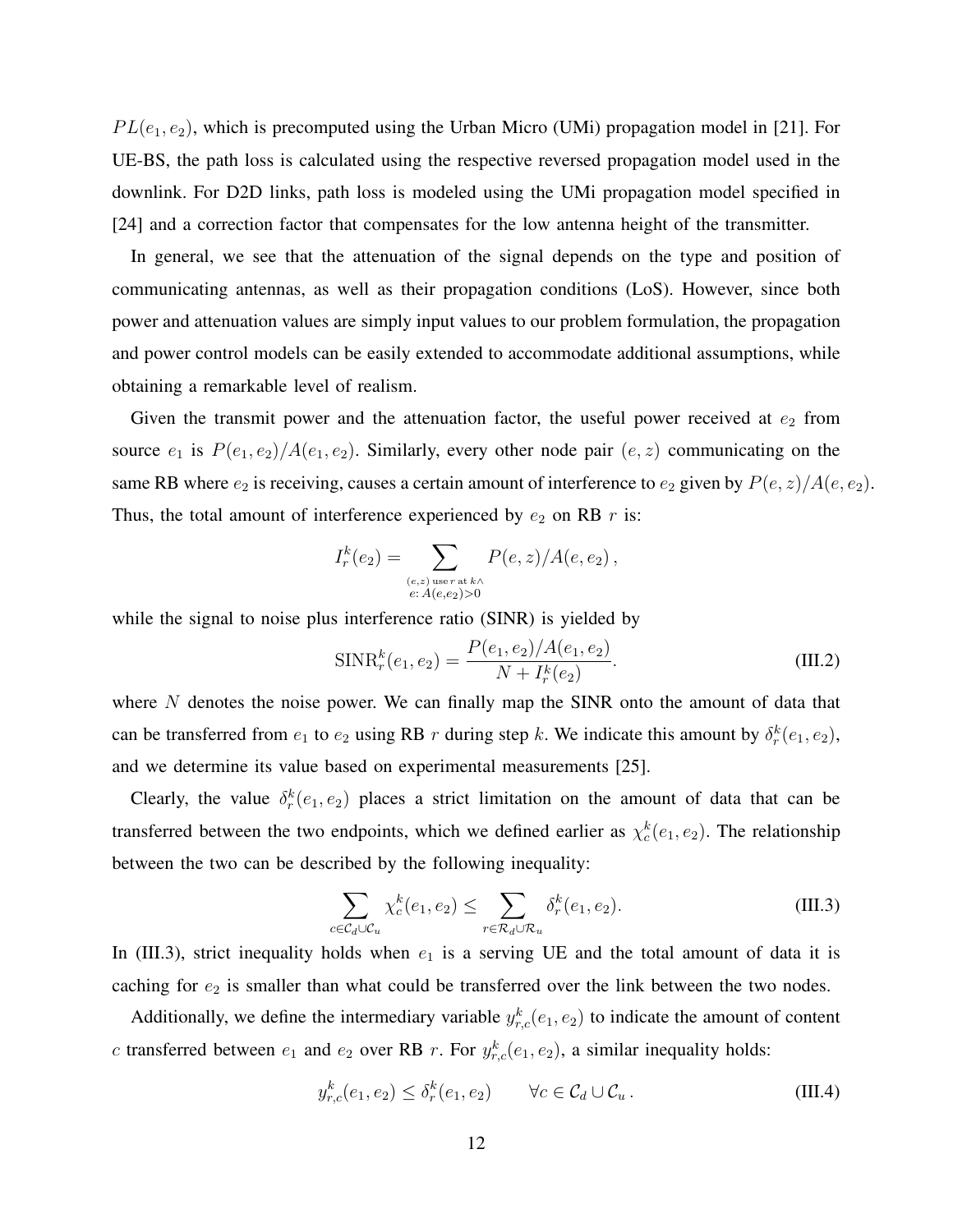## IV. A DYNAMIC PROGRAMMING APPROACH TO RESOURCE ALLOCATION

We now present the model we develop using standard dynamic programming methodology, in order to tackle the resource allocation problem formulated in the previous section. As shown by previous work [15], [17], the problem of radio resource allocation in LTE-based systems is NPhard, even when less complex scenarios than ours are considered. Thus, we resort to approximate dynamic programming in order to solve the model in realistic, large-scale scenarios.

## *A. The dynamic programming model*

Dynamic programming is an optimization technique based on breaking a complex problem into simpler, typically time-related, subproblems. Since scheduling in LTE systems occurs every subframe, we solve the resource allocation problem every time step  $k$ . A dynamic programming model consists of the following elements (denoted by bold-face Latin letters) [26]:

- the *state variable*,  $s^k$ , which describes the state of the system at time  $k$ ;
- the *action* set,  $A^k = \{a^k\}$ , i.e., all possible decisions that can be taken at time k;
- an exogenous (and potentially stochastic) *information process*, accounting for information on the system becoming available at time  $k$ ;
- the *cost* of an action,  $C(s^k, a^k)$ , i.e., the immediate cost due to the selected action, given the current state;
- the *value*,  $V(s^k, a^k)$ , of ending up at a new state  $s^{k+1}$ , determined by the current state and action; such value is given by the cost associated with the optimal system evolution from  $\mathbf{s}^{k+1}$ .

Table II summarizes these quantities, their meaning in our system and the symbols we use for them. Fig. 3 shows how each of them is used in the model.

In particular, in our case the system state at generic time  $k$  is given by the set of duplets:  $s^k = \{h_c^k(z), w_c(z)\}_{u,c}$ . Each duplet refers to a different UE-content pair, z and c, and includes (i) the amount  $h_c^k(z)$  of the content transferred to or by the UE and (ii) the want-time  $w_c(z)$ . Clearly, at time k we only know those want-times  $w_c(z) \leq k$ .

An action is a set of triplets, each defining which endpoint  $e_1$  should transmit to which other receiving endpoint  $e_2$  and using which RB r, i.e.,  $\mathbf{a}^k = \{(e_1, e_2, r)\}\$ . In simpler terms, an action is a realization of resource allocation. Note that, since we are considering both download and upload traffic,  $e_1, e_2 \in \mathcal{B} \cup \mathcal{Z}$ .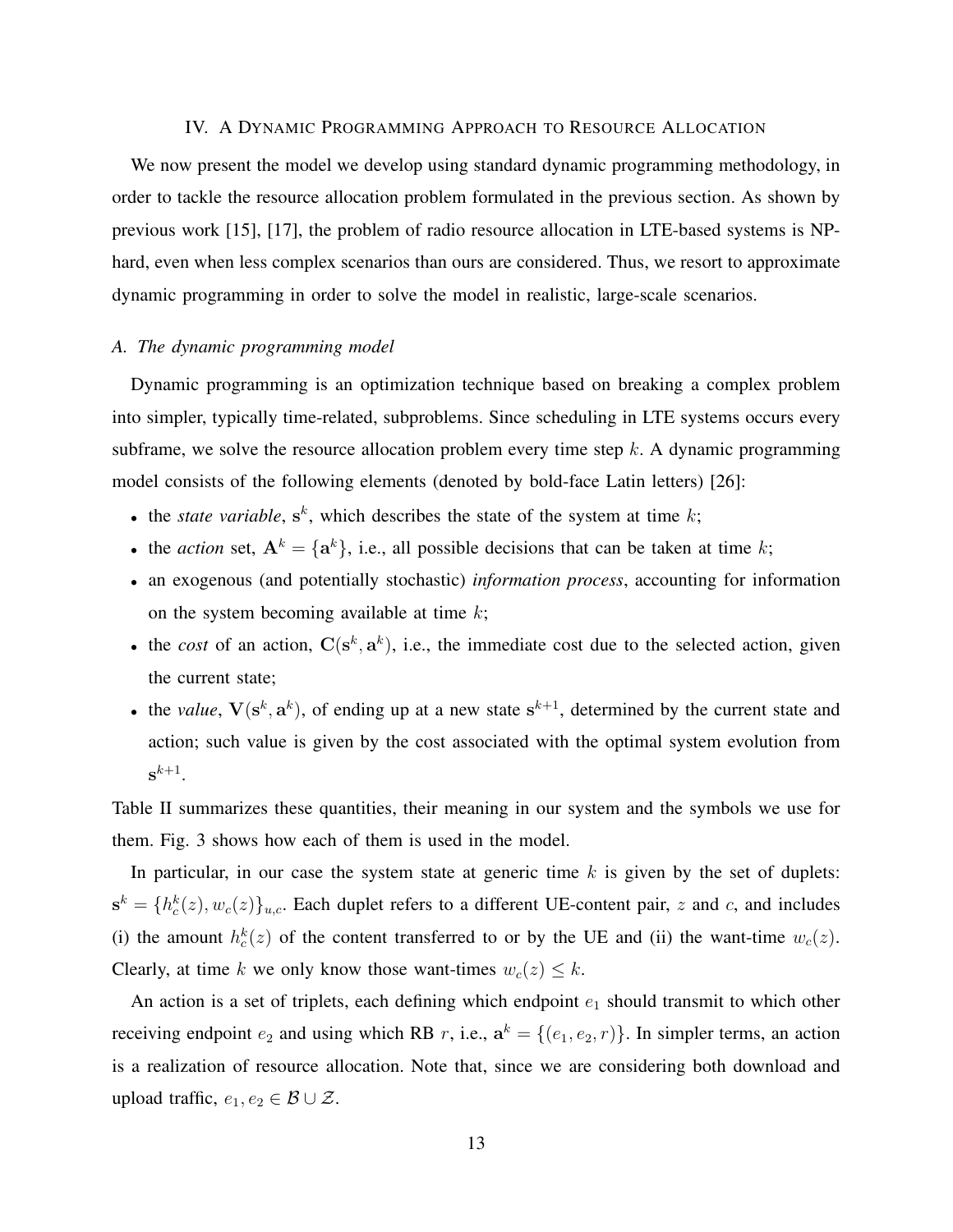Quantity and symbol Description Current state  $s^k$ Set of duplets, each referring to a different UE-content pair. A duplet includes the amount of content  $c$  already transferred to/by z,  $h_c^k(z)$ , and the want-time  $w_c(z)$  if no greater than  $k$ Action to take  $\mathbf{a}^k$ Set of triplets indicating which pairs of endpoints  $(e_1, e_2)$ should communicate on which RB, i.e.,  $(e_1, e_2, r)$ Exogenous information Want-times  $w_c(z)$  $\mathrm{Cost} \ \mathbf{C}(\mathbf{s}^k, \mathbf{a}^k)$ ) Ratio of the amount of content still to be retrieved to the remaining time before the deadline for content delivery expires Value  $\mathbf{V}(\mathbf{s}^k, \mathbf{a}^k)$ ) Total (expected) costs due to the system future evolution  $\tilde{\mathbf{A}}^k$  Auxiliary action space, i.e., set of values expressing the level of preference associated to each type of endpoint

TABLE II LIST OF SYMBOLS USED IN THE DYNAMIC PROGRAMMING MODEL

The dynamic programming model works as shown in Fig. 3 (a): for each time step we enumerate and evaluate the possible actions, select (and enact) the best one, and move to the next time step. At this point, we become aware of which content items have been recently requested, hence we can determine the next system state.

Fig. 3 (b) offers a more detailed view. The starting point is given by the current state  $s^k$  and the set of actions describing the possible resource allocations (steps 1 and 2 in the figure). The latter step is further elaborated in the next section. For each action, we compute the potential  $(\delta)$ and, then, the actual  $(\chi)$  amount of data that can be transferred between every pair of endpoints (steps 3–4), using the algorithms we provide below. Given the variables  $\chi$ , we can update the total amount of data that each requesting UE  $z$  can download/upload by the beginning of the next time step using (III.1).

For each action  $a^k$ , we can then evaluate the cost  $C(s^k, a^k)$  the system incurs if  $a^k$  is selected (step 5 in Fig. 3 (b)). We define such cost as the sum over all requesters and content of the ratio of the amount of data still to be transferred to the time before the content delivery deadline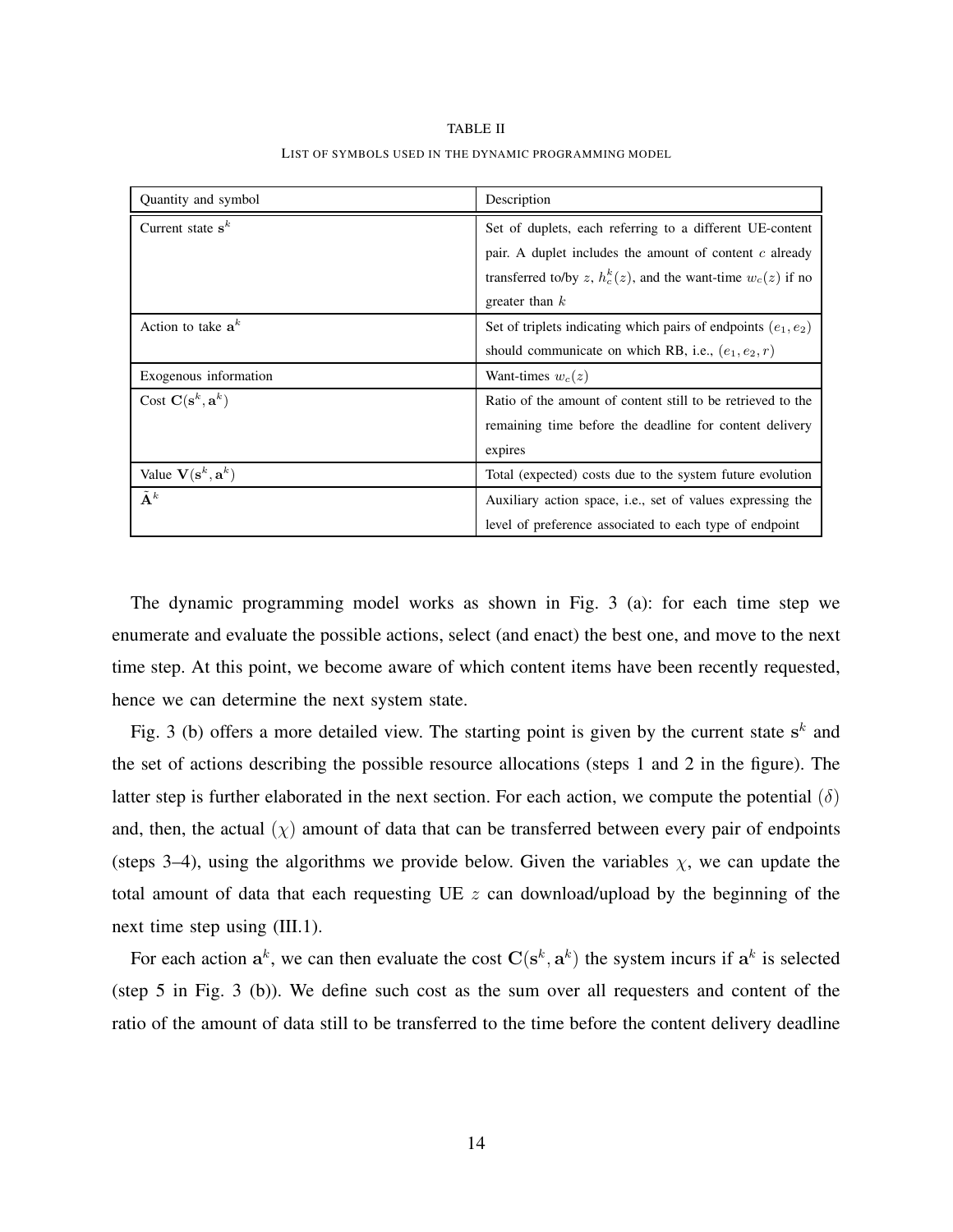

Fig. 3. Dynamic programming: (a) Main steps involved; (b) Detailed view. Given the current state (1), the set of possible actions can be determined (2). For each action, the potential (3) and actual (4) amount of content transferred between the pairs of endpoints can be computed. These values are further used to compute the cost (5) of an action, and to estimate the value of the state it leads to (6). The latter two figures are used (7) to select the best action. The resulting data transfers (8-9), along with the users that just became interested in a content, define the next state. The description of the notations appearing in the flow diagram can be found in Tables I and II.

expires, i.e.,

$$
\mathbf{C}(\mathbf{s}^k, \mathbf{a}^k) = \sum_{c \in \mathcal{C}_d} \sum_{\substack{z \in \mathcal{Z}: \\ w_c(z) \le k}} \frac{l_c - (h_c^k(z) + \sum_{e \in \mathcal{B} \cup \mathcal{Z}} \chi_c^k(e, z))}{w_c(z) + D_c - k} + \sum_{\substack{c \in \mathcal{C}_u \\ w_c(z) \le k}} \sum_{\substack{z \in \mathcal{Z}: \\ w_c(z) + D_c - k}} \frac{l_c - (h_c^k(z) + \sum_{e \in \mathcal{B}} \chi_c^k(z, e))}{w_c(z) + D_c - k}.
$$
\n(IV.1)

By the above definition, a lower cost is therefore obtained for those allocation strategies,  $a^k$ , assigning more resources to transfers that are closer to their completion deadline.

The value  $V(s^k, a^k)$  (step 6 in Fig. 3 (b)) is yielded by the sum of the costs  $C(s^{k+1}, a^{k+1})$  +  $C(s^{k+2}, a^{k+2}) + \ldots$  In other words, it is the cost that will be paid in the future, after the system has reached state  $s^{k+1}$ . State values do not normally admit a closed-form expression. In standard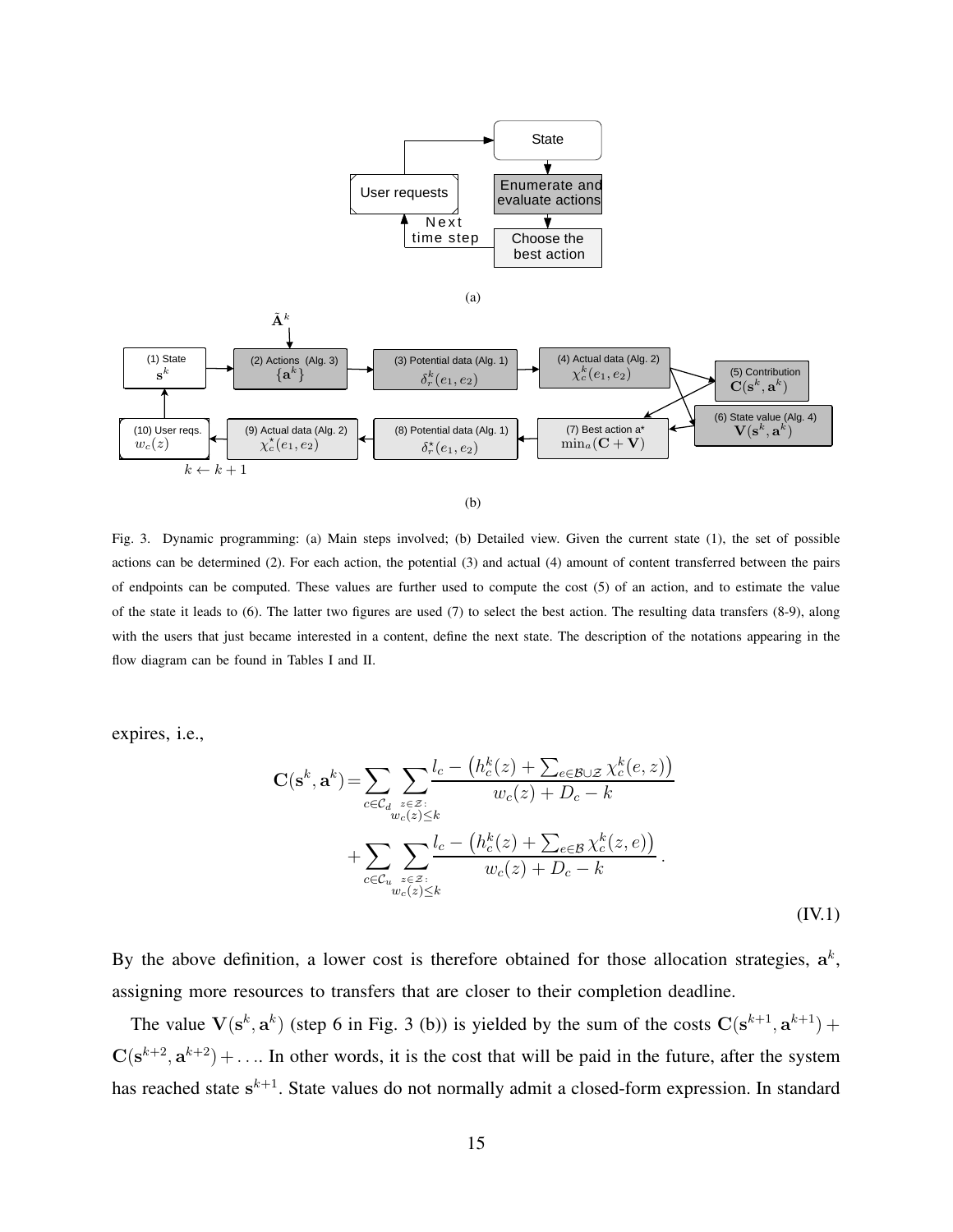dynamic programming [26, Ch. 3], they are computed by accounting for all possible states and actions, typically leading to an exceedingly high complexity in non-toy scenarios. We address such an issue by applying approximate dynamic programming as described in the following section.

Once  $C(s^k, a^k)$  and  $V(s^k, a^k)$  have been computed for all actions, the action  $a^*$  minimizing the cost  $C(s^k, a^k) + V(s^k, a^k)$  is selected (step 7 in Fig. 3 (b)). Given  $a^*$ , the corresponding actual amount of transferred data can be calculated (steps 8-9). This, along with fresh information on user requests (step 10), leads to the next state  $s^{k+1}$ .

Next, we detail how to compute the potential  $\delta_r^k(e_1, e_2)$  (Algorithm 1) and actual  $\chi_c^k(e_1, e_2)$ (Algorithm 2) amount of data, while taking into account the interference due to the spatial reuse of radio resources. It is worth stressing that, the processes we describe below have a very low computational complexity, namely  $O(|\mathcal{Z}|)$ , while maintaining a high level of realism.

Algorithm 1 is used in steps 3 and 8 in Fig. 3 (b). In line 4, we account for the fact that every active endpoint pair may create interference at other users on the particular used RB. All interference values are computed within the first loop. The second loop computes the SINR (line 6) and maps it onto the amount of data that can be transferred on RB  $r$  during time step k (line 7). We perform such mapping by using the experimental values in [25].

Algorithm 2 instead refers to steps 4 and 9 in Fig. 3 (b). The algorithm takes as input the action  $a^k$  and the amount of data  $\delta_r^k(e_1, e_2)$  that can be potentially transferred as a consequence of this action (computed in the previous step through Algorithm 1). Then, for each triplet in  $a^k$ , it defines the set of potentially transferable content items  $\mathcal T$  in lines 3–6. This is done firstly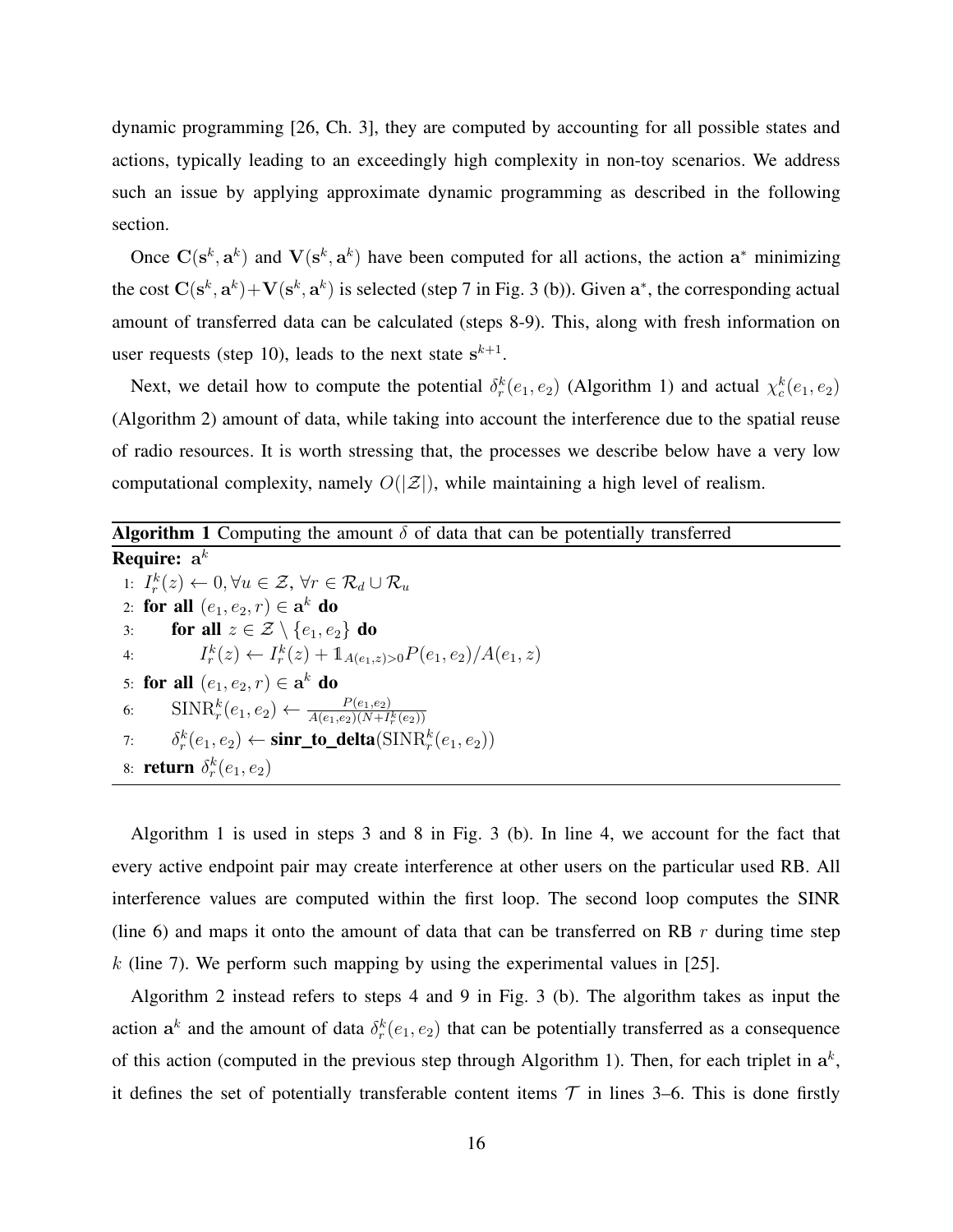**Algorithm 2** Computing the amount  $\chi$  of data being actually transferred

**Require:**  $\mathbf{a}^k$ ,  $\delta_r^k(e_1, e_2)$ 1:  $\chi_c^k(e_1, e_2) \leftarrow 0, y_{r,c}^k(e_1, e_2) \leftarrow 0, \forall c, e_1, e_2, r$ 2: for all  $(e_1, e_2, r) \in \mathbf{a}^k$ :  $\delta_r^k(e_1, e_2) > 0$  do 3: if  $r \in \mathcal{R}_u \wedge e_2 \in \mathcal{B}$  then 4:  $\mathcal{T} \leftarrow \{c \in \mathcal{C}_u : w_c(e_1) < k \wedge h_c^k(e_1) < l_c\}$ 5: else 6:  $\mathcal{T} \leftarrow \{c \in \mathcal{C}_d : w_c(e_2) < k \wedge h_c^k(e_2) < l_c\}$ 7:  $c^* \leftarrow \arg \min_{c \in \mathcal{T}:} w_c$ 8: if  $c^* \in \mathcal{C}_d$  then 9:  $y_{r,c^\star}^k(e_1, e_2) \leftarrow \min \{h_{c^\star}^k(e_1) - h_{c^\star}^k(e_2), \quad \delta_r^k(e_1, e_2)\}\$ 10: **else if**  $c^* \in C_u$  then  $11:$  $k_{r,c^{\star}}(e_1, e_2) \leftarrow \min \{l_{c^{\star}} - h_{c^{\star}}^k(e_1), \quad \delta_r^k(e_1, e_2)\}$ 12:  $\chi^k_{c^*}(e_1, e_2) \leftarrow \chi^k_{c^*}(e_1, e_2) + y^k_{r,c^*}(e_1, e_2)$ 13: **return**  $\chi^k_c(e_1, e_2), y^k_{r,c}(e_1, e_2)$ 

to meet the scenario-imposed constraint that UE-BS communication may use only uplink RBs. Secondly, it satisfies the constraint that a UE can only play one role at a given time step  $k$ , either as an uploader, downloader or a server. As a consequence, download and upload content cannot be mixed. The content to be transferred is selected in line 7, giving priority to incompletely transferred content items that were requested first. In particular, in lines 9 and 11, for each item the amount transferred on RB r,  $y_{r,c}^{k}(e_1, e_2)$ , is determined. This amount is given by the minimum between the amount of data that source  $e_1$  still has for destination  $e_2$  and the amount of data that can be accommodated in the RB<sup>1</sup>. Finally, the  $\chi$ -value is obtained by summing the y values over all RBs (line 12).

Notwithstanding the low complexity implied by the computation of the  $\delta$  and  $\chi$  quantities, standard dynamic programming itself is affected by the well-known "curse of dimensionality" [26], which makes it impractical for all but very small scenarios. In our scenario, this problem is caused mainly by the exceedingly large set of possible actions and the aforementioned complexity in the evaluation of the future cost V. As an example, consider the set  $A<sup>k</sup>$  of possible actions that can be taken at time step k, which includes all possible sets of  $(e_1, e_2, r)$  triplets.

<sup>&</sup>lt;sup>1</sup>The computation of this amount assumes that content is downloaded in order, i.e., from the first to the last byte. It does not hold for p2p applications, however file transfers and multimedia streaming do behave this way.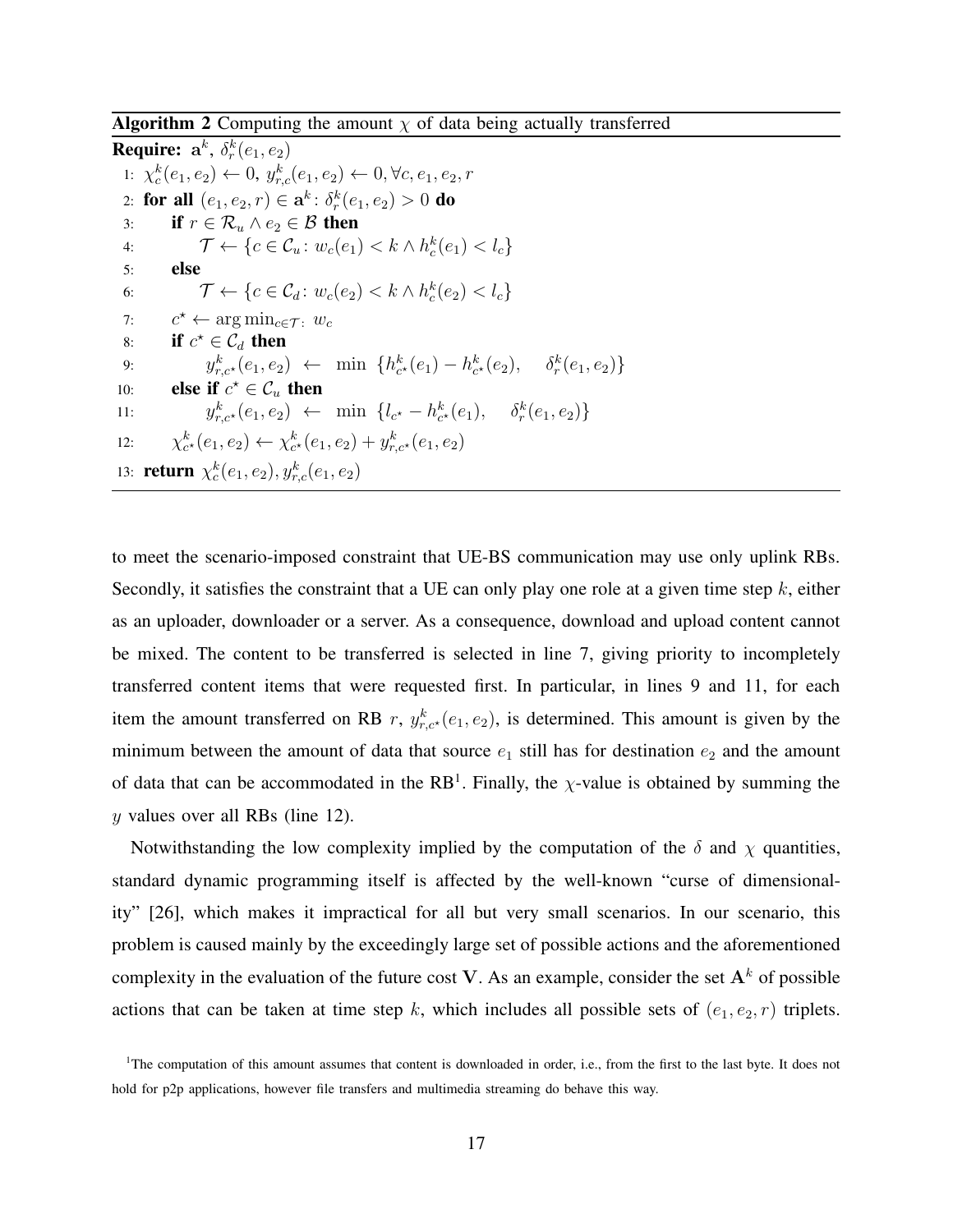There are  $|\mathcal{B}\cup\mathcal{Z}||\mathcal{B}\cup\mathcal{Z}||\mathcal{R}_d\cup\mathcal{R}_u|$  such tuples and, thus, a total of  $2^{|\mathcal{B}\cup\mathcal{Z}||\mathcal{B}\cup\mathcal{Z}||\mathcal{R}_d\cup\mathcal{R}_u|}$  possible actions  $a^k \in A^k$ . Some of these actions can be discarded as meaningless, e.g., allocating RBs to a UE that has already completed its transfer. Others, e.g., having a UE receive from more than one endpoint in the same time step, or receiving a content while transmitting, are ruled out by technology constraints [20]. Furthermore in III-B, we laid down scenario-imposed rules regarding which links can use which sets of RBs, which also eliminate a great deal of triplet combinations. However, the very fact that the size of  $A<sup>k</sup>$  grows exponentially with the number of UEs, BSs and RBs makes a standard dynamic programming model not scalable. For a similar reason, the evaluation of V stemming from  $A<sup>k</sup>$  is exceedingly cumbersome. Indeed, one should consider all possible system evolutions starting from the current state, by selecting at each future time step the optimal action. Thus, we resort to ADP and propose the algorithms below so as to efficiently generate and rank actions, hence find a solution with low computational complexity.

## *B. The ADP solution*

Recall that the immediate cost C of each action can be evaluated with very low complexity, thanks to Algorithms 1 and 2. Thus, in order to ensure scalability, it is sufficient to act along two directions: (i) making the number of actions to be evaluated at each time step smaller and independent of the number of UEs and BSs, and (ii) reducing the complexity of evaluating the future cost  $V$  of an action. Of course, it is not possible to achieve such a result while keeping the optimality guarantee. However, such an approach has been shown to be very effective [26, Ch. 1], as also confirmed by our performance evaluation in Sec. V. Below, we describe how we tackle the two issues.

*1) Reducing the action space:* The procedure described here is performed in the second step of the dynamic programming model in Fig. 3 (b), where we define the set of all possible actions  $A<sup>k</sup>$ . Considering that the subsequent steps in the model have to be performed for every action  $a<sup>k</sup>$  in the set, reducing this set implies reduction in the complexity of the procedure as a whole.

To do so, we define an auxiliary action space  $\tilde{A}^k$ , whose size is much smaller than the original action space  $A<sup>k</sup>$  and, more importantly, does not grow with the number of UEs or BSs. Then, we show a deterministic (and computationally efficient) way to map an action  $\tilde{a}^k \in \tilde{A}^k$  of the auxiliary action space into an action  $a^k \in A^k$ . It follows that the actions we evaluate (steps 5–7 in Fig. 3 (b)) are only those  $a^k \in A^k$  that have a correspondence in  $\tilde{A}^k$ .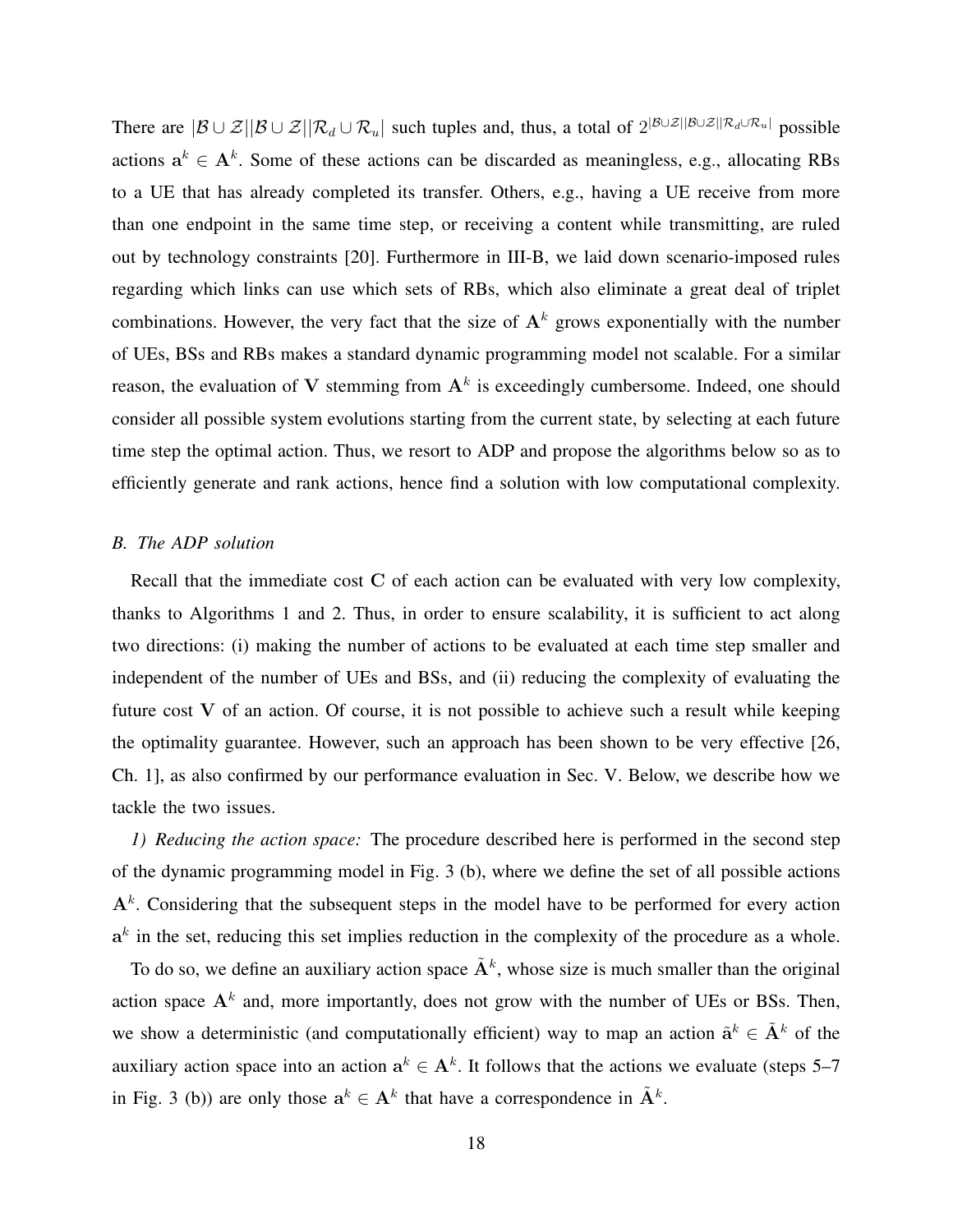**Algorithm 3** Mapping  $\alpha$ -triplets into actions

**Require:**  $\tilde{\mathbf{a}}^k = (\alpha_M, \alpha_m, \alpha_D)$ 1:  $W \leftarrow \{ z \in \mathcal{Z} \text{ s.t. } \exists c \in \mathcal{C}_d \cup \mathcal{C}_u : w_c(z) < k \wedge h_c^k(z) < l_c \}$ 2: sort W by  $w_c(z)$ 3: for all  $z \in \mathcal{W}$  do 4: for all  $e, r$  do 5: **compute**  $y_{r,c}^k(e, z), \forall c \in \mathcal{C}_d$ 6: **compute**  $y_{r,c}^k(z, e), \forall c \in C_u$  (Algorithm 2) 7: if  $e \in \mathcal{B}$  then 8: if  $r \in \mathcal{R}_d$  then 9:  $e_1 \leftarrow e, e_2 \leftarrow z$ 10:  $\sigma(e_1, e_2, r) \leftarrow \sum_{c \in \mathcal{C}_d} y_{r,c}^k(e_1, e_2)$ 11: **if**  $r \in \mathcal{R}_u$  then 12:  $e_1 \leftarrow z, e_2 \leftarrow e$ 13:  $\sigma(e_1, e_2, r) \leftarrow \sum_{c \in C_u} y_{r,c}^k(e_1, e_2)$ 14: **if**  $e \in \mathcal{B}_M$  then 15:  $\sigma(e_1, e_2, r) \leftarrow \sigma(e_1, e_2, r) \cdot \alpha_M$ 16: **if**  $e \in \mathcal{B}_m$  then 17:  $\sigma(e_1, e_2, r) \leftarrow \sigma(e_1, e_2, r) \cdot \alpha_m$ 18: **if**  $e \in \mathcal{Z}$  then 19:  $e_1 \leftarrow e, e_2 \leftarrow z$ 20: **if**  $r \in \mathcal{R}_u$  then 21:  $\sigma(e_1, e_2, r) \leftarrow \sum_{c \in C_d} y_{r,c}^k(e_1, e_2)$ 22: else 23:  $\sigma(e_1, e_2, r) \leftarrow 0$ 24:  $\sigma(e_1, e_2, r) \leftarrow \sigma(e_1, e_2, r) \cdot \alpha_D$  $25:$  $x_1^{\star}, e_2^{\star} \leftarrow \arg \max_{e_1, e_2} \sum_r \sigma(e_1, e_2, r)$ 26:  $\star \leftarrow \arg \max_{r} \sigma(e_1^{\star}, e_2^{\star}, r)$ 27:  $t_{curr} \leftarrow 0, t_{new} \leftarrow 0$ 28: **for all**  $(e_t, e_r, \rho) \in \mathbf{a}^k$  and  $c \in \mathcal{C}_d \cup \mathcal{C}_u$  do 29: **compute**  $\delta_{\rho}^{k}(e_t, e_r)$  and  $y_{\rho,c}^{k}(e_t, e_r)$  (Algorithms 1-2) 30:  $t_{curr} \leftarrow t_{curr} + y_{\rho,c}^k(e_t, e_r)$ 31: **for all**  $(e_t, e_r, \rho) \in \mathbf{a}^k \cup (e_1^*, e_2^*, r^*)$  and  $c \in C_d \cup C_u$  **do** 32: **compute**  $\delta_{\rho}^{k}(e_1, e_2)$  and  $y_{\rho,c}^{k}(e_t, e_r)$  (Algorithms 1-2) 33:  $t_{new} \leftarrow t_{new} + y_{\rho,c}^k(e_t, e_r)$ 34: if  $t_{new} > t_{curr}$  then  $35:$  $k \leftarrow \mathbf{a} \cup (e_1^{\star}, e_2^{\star}, r^{\star})$ 36: **return**  $\mathbf{a}^k$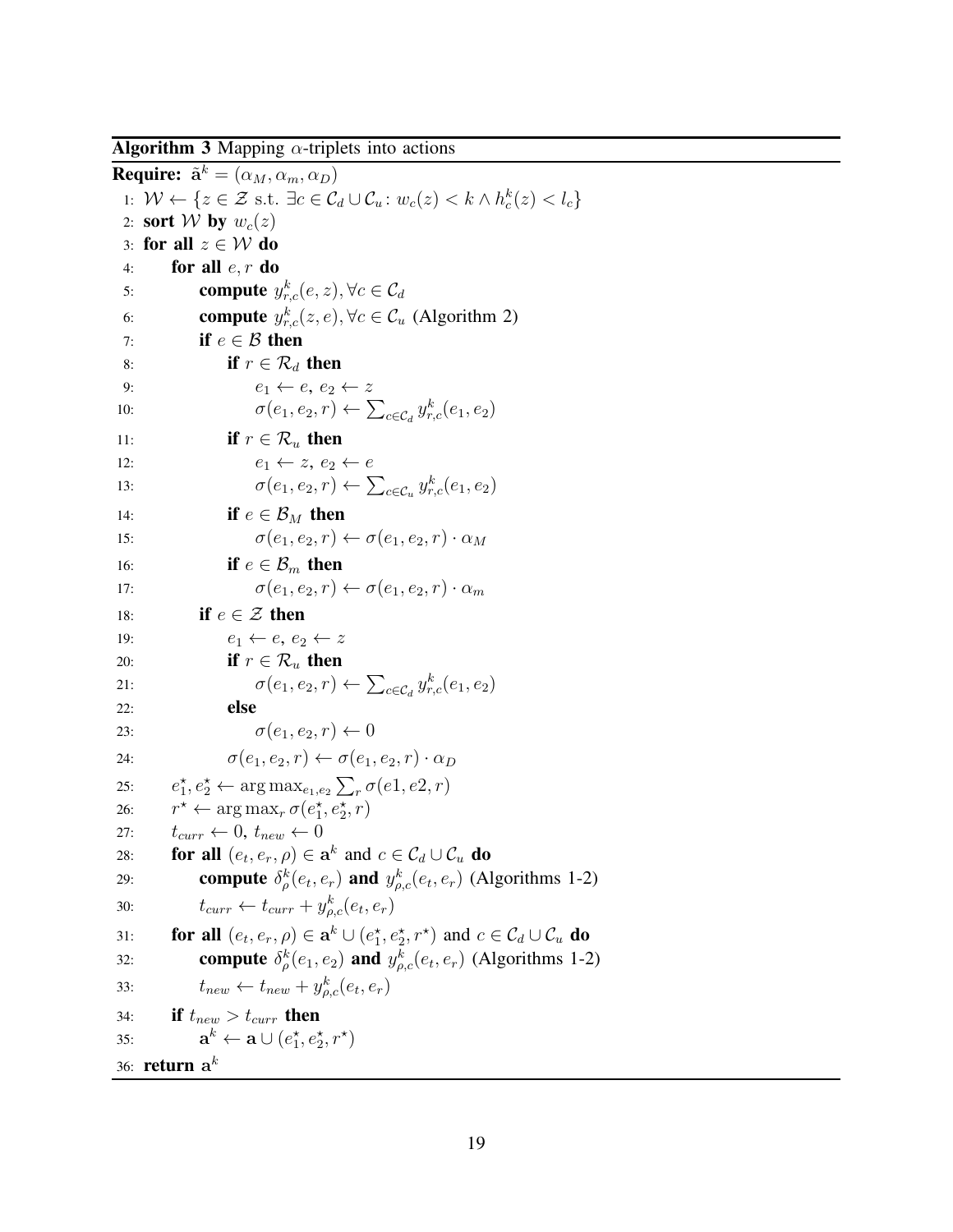To determine the auxiliary action space, we proceed as follows: we ask ourselves what kind of choice has the highest relevance in a system such as ours. The most significant one is to rank transfer paradigms, i.e., using macroBSs, microBSs or D2D – and test which combination of them yields the highest throughput and carries the least interference. We thus rank the "importance" of each paradigm by a triplet of real values  $\alpha_M, \alpha_m, \alpha_D \in [0, 1]$ . These values indicate which endpoints should be preferably used, as shown in Algorithm 3, and each triplet represents an auxiliary action  $\tilde{a}^k$ . For the set of auxiliary actions to be manageable, we need to discretize each value in the  $\alpha$  triplet. The set  $\tilde{A}^k$  is thus finite and we can control its size by choosing the granularity of each  $\alpha$ . This is our tuning knob for scalability purposes.

Algorithm 3 takes as input an action  $\tilde{a}^k$  and maps it onto an action  $a^k$  (line 36). Its logic is straightforward: we serve requesting users, starting from the neediest ones, selecting the most effective endpoint.

More specifically, in line 1, we identify the set  $W \subseteq \mathcal{Z}$  of active requesting users, i.e., users with an incomplete transfer. This set is sorted (line 2) by the want-time  $w_c(z)$ , so the earliest requests are given higher priority. Then, for each user  $z \in W$ , we loop over the potential endpoints  $e$  and RBs  $r$  that  $e$  and  $z$  may use to transfer content (line 4), and asses all potential combinations of  $z$ ,  $e$  and  $r$  that make sense and are allowed in the scenario. Note that we have explicitly reflected all the scenario-imposed constraints in lines 7–20. Most importantly in line 20, we set the constraint on which set of RBs may be used for D2D communications. Namely, since we consider two different scenarios, this can be either the uplink  $(\mathcal{R}_u)$  or the downlink  $(\mathcal{R}_d)$  RB set. We can switch between the two scenarios by simply changing this line in the algorithm.

Next, for each combination we define the transmitting endpoint  $e_1$  and the receiving endpoint  $e_2$ , which depend on the traffic direction. For each triplet  $(e_1, e_2, r)$ , we compute a score  $\sigma$ , which is initialized to the amount of data (computed by Algorithm 2) that  $e_1$  may transfer to  $e_2$ . Each score  $\sigma$  is then weighted by the  $\alpha$ -coefficient corresponding to the type of endpoint e, setting priorities over the different possible data transfer paradigms. As an example, the  $\alpha$ -coefficients give us leverage to encourage D2D transfers by setting a high value for  $\alpha_D$ , or to limit the usage of macroBSs to users that have no other means to be served by setting  $\alpha_M$  to a low value. In line 25, we select the pair  $(e_1, e_2)$  corresponding to the highest sum of scores over all possibles RBs. Notice that by selecting only one pair in line 25, we honor the technology constraint by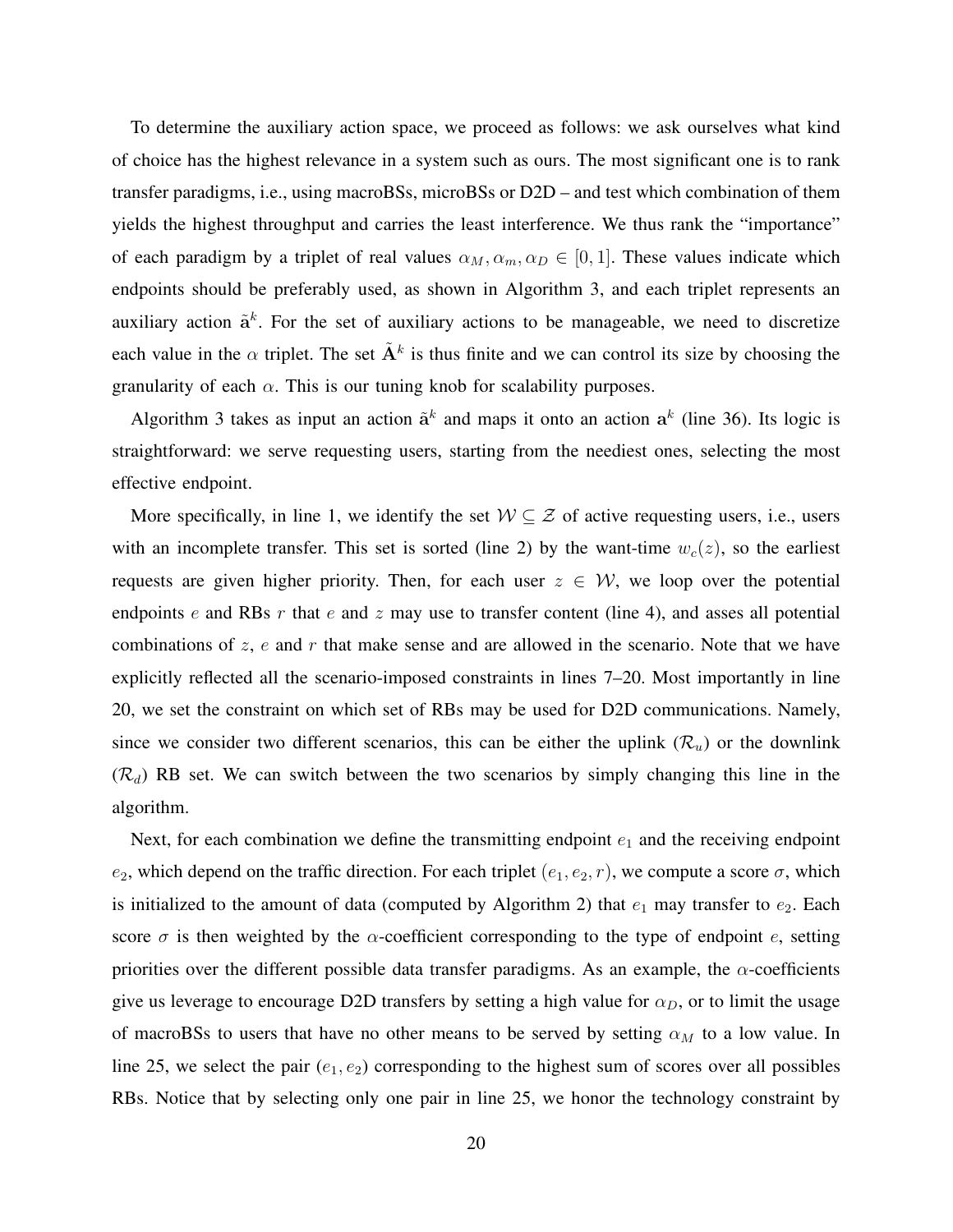which each user can either download, upload or serve data from at most one source and to at most one destination in a given time step. In the following line, we assign to the endpoint pair  $(e_1^*, e_2^*)$  the RB that maximizes their  $\sigma$  score. However, before conclusively including the selected triplet  $(e_1^*, e_2^*, r^*)$  in the allocation strategy yielded by  $a^k$ , we check whether it increases the total amount of data transferred in the network or not (lines 28–34). While verifying that, we resort again to the interference-aware Algorithms 1 and 2 to compute the  $\delta$  and y values. If the amount of data grows, the triplet is added to action  $a^k$  (line 35). In conclusion, we stress that the size of the auxiliary action space  $\overline{A}$  is small and it is independent of the number of UEs and BSs. Thus, we have achieved our scalability goal.

## Algorithm 4 Estimating the value of a state

**Require:**  $\mathbf{s}^k$ ,  $\mathbf{a}^k$ ,  $\{\mathbf{a}^{k+1}, \ldots, \mathbf{a}^K\}$ 1:  $v \leftarrow 0$ 2: for  $q = k + 1 \rightarrow K$  do 3: for all  $(e_1, e_2, r) \in \mathbf{a}^q$  do 4: **compute**  $\delta_r^q(e_1, e_2)$  **using** Algorithm 1 5: **for all**  $(e_1, e_2)$ :  $\exists \delta^q_r(e_1, e_2) > 0$  **do** 6: **for all**  $c \in C_d \cup C_u$ :  $w_c(z) \leq k \wedge h_c^q(z) < l_c$  **do** 7: **compute**  $\chi_c^q(e_1, e_2)$  **using** Algorithm 2 8:  $\hat{h}_c^{q+1}(e_2) \leftarrow \hat{h}_c^q(e_2) + \chi_c^q(e_1, e_2), \ \forall c \in \mathcal{C}_d$ 9:  $\hat{h}_c^{q+1}(e_1) \leftarrow \hat{h}_c^q(e_1) + \chi_c^q(e_1, e_2), \ \forall c \in \mathcal{C}_u$ 10: **compute**  $C(s^q, a^q)$ 11:  $v \leftarrow v + \mathbf{C}(\mathbf{s}^q, \mathbf{a}^q)$ 12: **return**  $V(s^k, a^k) = v$ 

*2) Evaluating the state values:* To evaluate an action, it is important to compute the value of the state  $s^{k+1}$  the action leads to. As already stated, the value of a state corresponds to the sum of the costs we will pay due to future actions, if these are chosen optimally. Clearly, if we set  $V(s^k, a^k) = 0$  for all actions, i.e., we select the action that seems more profitable at the current step, we end up adopting a greedy strategy. However, in network scenarios where D2D is allowed, accounting for future actions may be of particular relevance: e.g., transmitting to some users at a faster pace, so that they can act as serving UEs later, may be beneficial to the whole network.

It follows that we need to compute the value function  $V$  accurately enough, while keeping the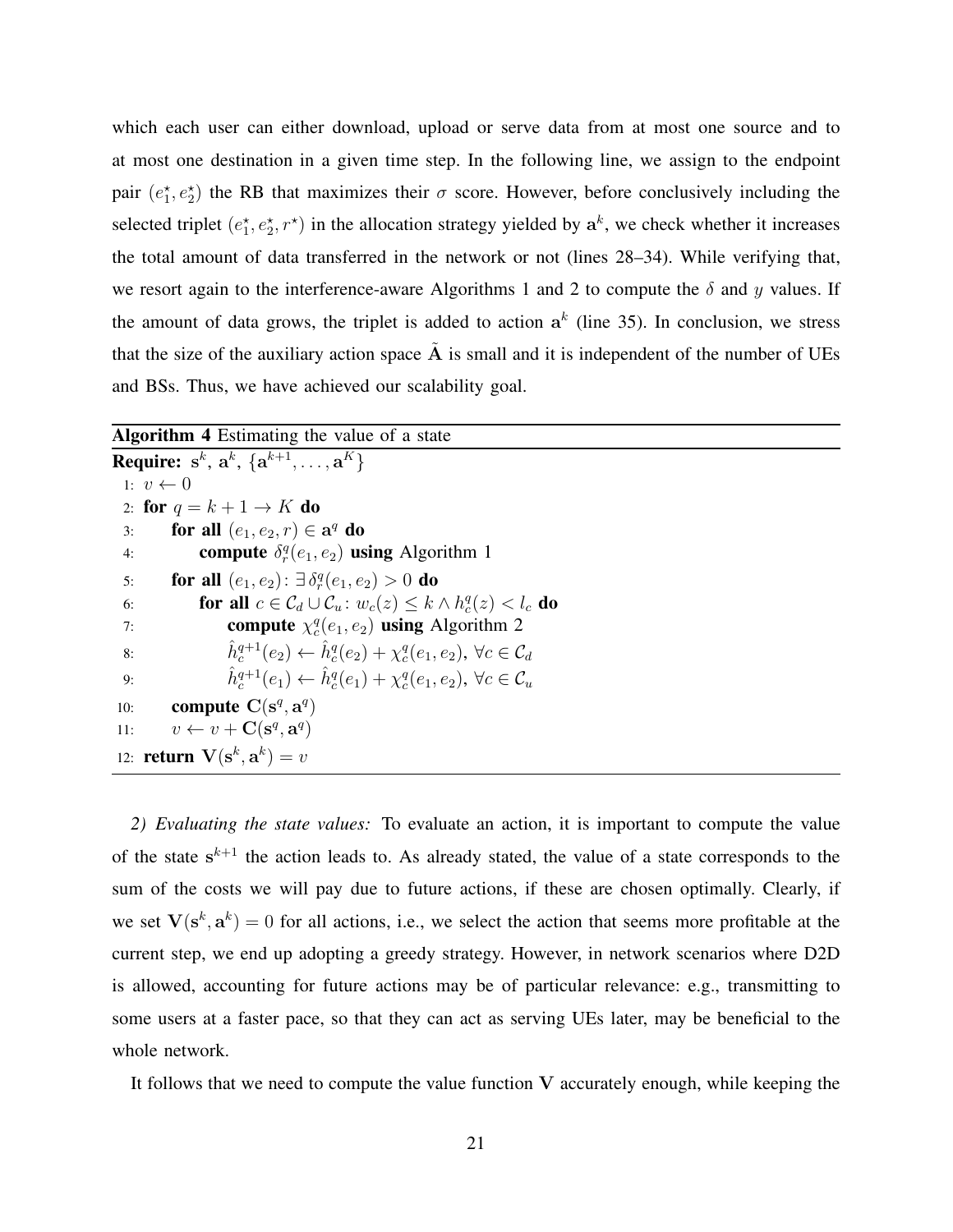complexity low. To do so, we resort to the methodology typically used in ADP. Such methodology [26, Ch. 9] implies that, at each step  $k$ , we fix the sequence of future actions, starting from state  $s^{k+1}$ . We apply this procedure to our problem as described in Algorithm 4.

The algorithm takes as input: (i) the current state  $s^k$  and the current action to be evaluated  $a^k$ (i.e., the two elements determining next step  $s^{k+1}$ ), and (ii) the future actions that we expect will be taken. In order to compute the latter, we start by assuming that the conditions experienced by a user do not change during the transfer time. This is a fair assumption since, as shown by Figs. 4(b),(c) and 5(b),(c) in Sec. V, users complete their transfer in hundreds of ms, hence the movement of pedestrian users during content transfer is negligible. Also, note that the procedure for computing the value function V is repeated at every time step  $k$ . We feed such information to a machine learning model, so as to compute future actions  $\{a^{k+1}, \ldots, a^{K}\}\$  [26, Ch. 9].

Next, we exploit the estimated information on the system to compute, at each future time step  $q > k$ , the  $\delta$  and  $\chi$  values for each communication foreseen by action  $a^q$  (lines 4 and 7) using the algorithms presented in Sec. IV-A.

In lines 8 and 9, for each step  $q > k$ , given the previous state and the  $\chi$  values, we apply (III.1) and update the amount of data of content c,  $h_c^q$ , that each downloader/uploader can retrieve/transfer until step q. Then, we use the quantities  $\chi$  and h to evaluate the cost of action a<sup>q</sup>. Note that we cannot predict future user requests, however, due to the short time span before a transfer completion, their number is limited. Additionally, their deadline will be further away in time,<sup>2</sup> hence their impact is minimal (see (IV.1)). At last,  $V(s^k, a^k)$  is calculated by summing all future cost contributions (line 12).

## *C. Solution complexity*

As mentioned before, to meet the scalability requirements, the algorithms must be of sufficient low-complexity. Applying ADP, this requirement is indeed met. With reference to Fig. 3 (b), and assuming that the dominant factor is the number of users, the complexity is as follows: step (2),  $O(2^{|z|})$  with plain dynamic programming, which reduces to  $O(|z|)$  using Algorithm 3. Steps (3) and (4),  $O(|\mathcal{Z}|)$ . Step (5),  $O(1)$ . Step (6),  $O(|A|^k)$  with plain dynamic programming, which reduces to  $O(|\mathcal{Z}|)$  with Algorithm 4.

<sup>&</sup>lt;sup>2</sup>Recall that Algorithm 4 is repeated at every time step  $k$ .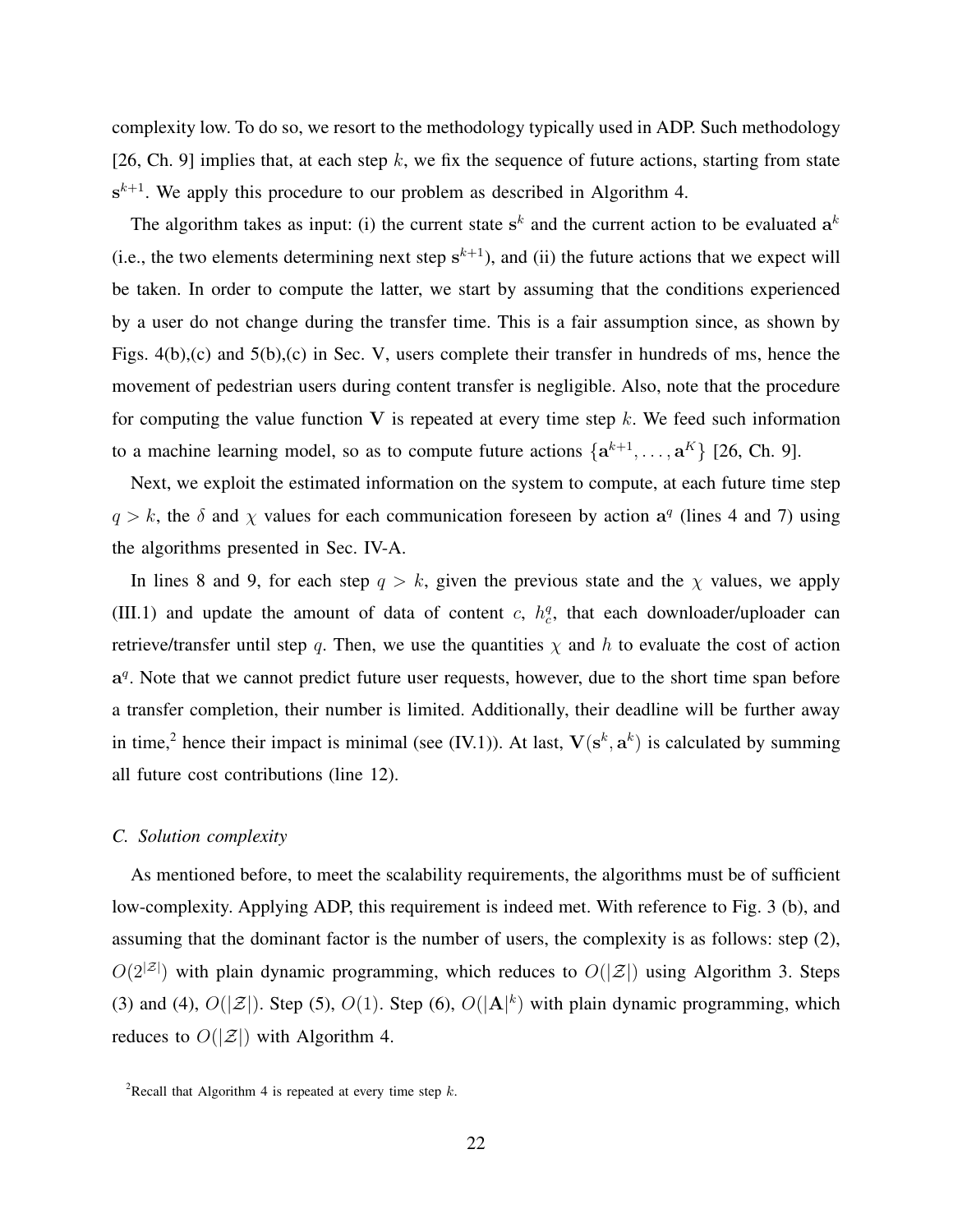## V. RESULTS

We evaluate the performance of our approach in the two-tier scenario that is typically used within 3GPP for LTE network evaluation [27]. The scenario comprises a service network area of 12.34 km<sup>2</sup>, covered by 57 macrocells and, unless otherwise specified, 228 microcells. Macrocells are controlled by 19 three-sector BSs; the macroBSs inter-site distance is set to 500 m. MicroBSs are deployed over the network area, so that there are 4 non-overlapping microcells per macrocell. A total of 3420 users are present in the area. In particular, in order to have a higher user density where microcells are deployed, 10 users are uniformly distributed within 50 m from each microBS. The rest of the users are uniformly distributed over the remaining network area. Users move according to the cave-man model [28], with average speed of 1 m/s.

In line with [21], [27], [29] we assume a transmitting power of 43 dBm for macroBSs, and 30 dBm for microBSs, and antenna height values of 25 m and 10 m, respectively. For the macroBS antenna we further assume the antenna gain to be 14 dBi and the maximum attenuation 20 dB, while the microBS antennas are omnidirectional with 0 dBi gain. UE transmitting power is controlled, using the following values for the cell and user configuration parameters:  $P_{max}|_{dB} =$ 23 dBm,  $P_o|_{dB} = -70$  dBm,  $\rho = 0.7$  and  $\Delta_{TF} = 0$ . Closed loop control is disabled. We assume the antenna height of the UE to be 1.5 m.

All network nodes operate over a 10 MHz band at 2.6 GHz for downlink and at 2.5 GHz for uplink, hence we have  $|\mathcal{R}_d| = |\mathcal{R}_u| = 50$  RBs.

As already mentioned, the signal propagation for BS-UE links is modelled according to ITU specifications for urban environment [21] and for D2D according to the specifications in [24], while the SINR is mapped onto per-RB throughput values using the experimental measurements in [25]. The noise power level is set at -174 dBm/Hz, according to [21]. The energy consumption of the network nodes is instead computed according to [29].

Users may require content for download or upload from a set of 21 different items, belonging to three categories: e-books (10 items), videos (10 items), or viral content (1 item). Their characteristics and intervals between user requests are summarized in Table III. We highlight that video and viral items have stricter constraints on delivery time. Content items from the e-book and video category may be requested either for download or upload. The viral content item, on the other hand, is modeled as being in high demand during a narrow time interval to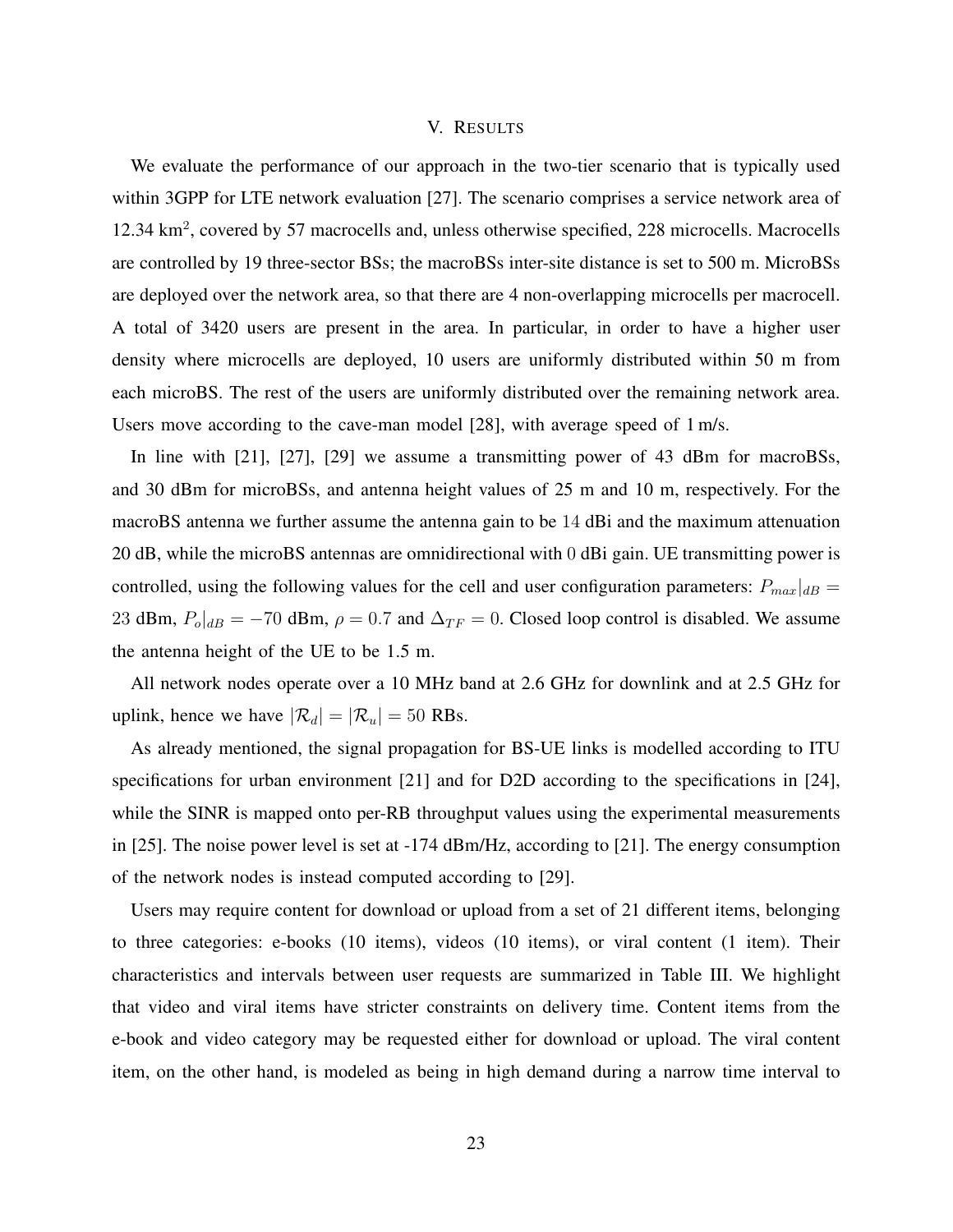## TABLE III CONTENT TYPES

| Feature                        |  | Video              | Viral     |
|--------------------------------|--|--------------------|-----------|
| Dowload request rate [items/s] |  | $1e-3$             | $5e-2$    |
| Upload request rate [items/s]  |  | $0.5e-3$ 0.5e $-3$ |           |
| Size [Mbit]                    |  | 3                  | 3         |
| Deadline [steps]               |  | 1000               | 1000      |
| Request interval [steps]       |  | $1 - 1000$         | $41 - 60$ |

mimic content becoming suddenly popular, hence users may request it only for download. We consider the traffic load to be asymmetric with upload traffic being half the download one.

The scheduling decisions issued by the AC are valid for one subframe, therefore the resource allocation algorithm is performed every 1 ms. While applying our ADP approach, we consider that the values of the  $\alpha_M, \alpha_m, \alpha_D$  parameters, are discretized as  $\{0.1, 0.2, \ldots, 1\}$ . Additional experiments with values exhibiting finer granularity have shown negligible improvement.

We will additionally consider two different D2D deployment scenarios, depending on which of the two RB sets (downlink or uplink) D2D communications are allowed to share with the cellular infrastructure. We shall refer to them as the DL scenario, when D2D operates in the downlink portion of the spectrum, and the UL scenario when it operates in the uplink portion.

We compare our approach against a system implementing the 3GPP eICIC with a microcell bias of 15 dB and the ABS model where macroBSs are silent in 1 out of every 2 subframes [30]. In the latter, D2D mode is not supported and UEs connect to the BS from which they receive the strongest pilot signal. At the BSs, traffic is scheduled according to the proportional fairness (PF) algorithm, which is standard in today's LTE networks [20]. In the following, we will refer to this benchmark scenario as PF.

The comparison between ADP and PF for both scenarios is shown in Figs. 4–6. In particular, Fig. 4(a) and Fig. 5(a) show that ADP allows the transfer of more data than the state-of-the-art (around 7%), while using over 40% less energy. Such a gain can be attributed to the lower usage of macrocells (characterized by very high transmit power), in favour of microcells and D2D. In the plot, the possible endpoints are differentiated by using different colors: black for macroBSs, gray for microBSs and red for UEs. Note that the energy consumption due to D2D mode is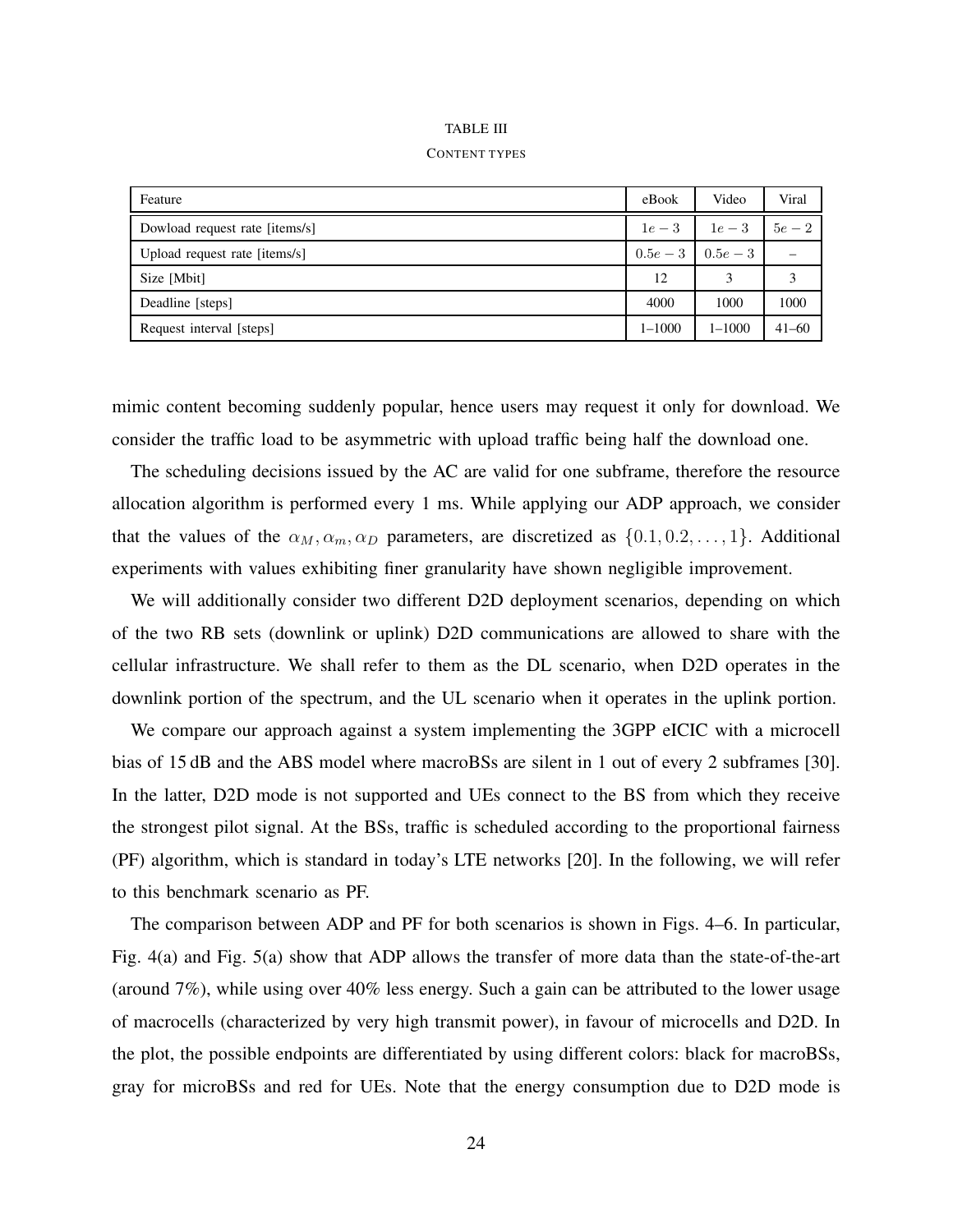

Fig. 4. DL scenario. ADP vs. PF: (a) total amount of transferred data and consumed energy, (b) CDF of the download completion time, (c) CDF of the upload completion time, (d) failed transfers.

negligible and can be barely seen in the plot. Also, under both ADP and PF, transmissions from microBSs are more efficient than those from macroBSs, as the former carry a higher amount of data at a much lower energy cost.

Figs. 4(b)–(c) and Figs. 5(b)–(c) depict the CDF of the completion time of successful downloads (b) and uploads (c), for the different content categories (differentiated by the different colors). A download/upload is successful if it can be completed by the corresponding deadline. Comparing ADP (solid lines) to PF (dotted lines), we notice that in general ADP outperforms PF in terms of ensuring faster content delivery both for uploads and downloads, regardless of the D2D scenario. This is especially true for viral and video content, which have stricter deadlines. Indeed, in ADP, the cost C in (IV.1) accounts for content deadlines, giving higher priority to those content transfers that are closer to their completion deadline. In particular, for video content, ADP is able to provide a far lower completion time for at least 90% of the successful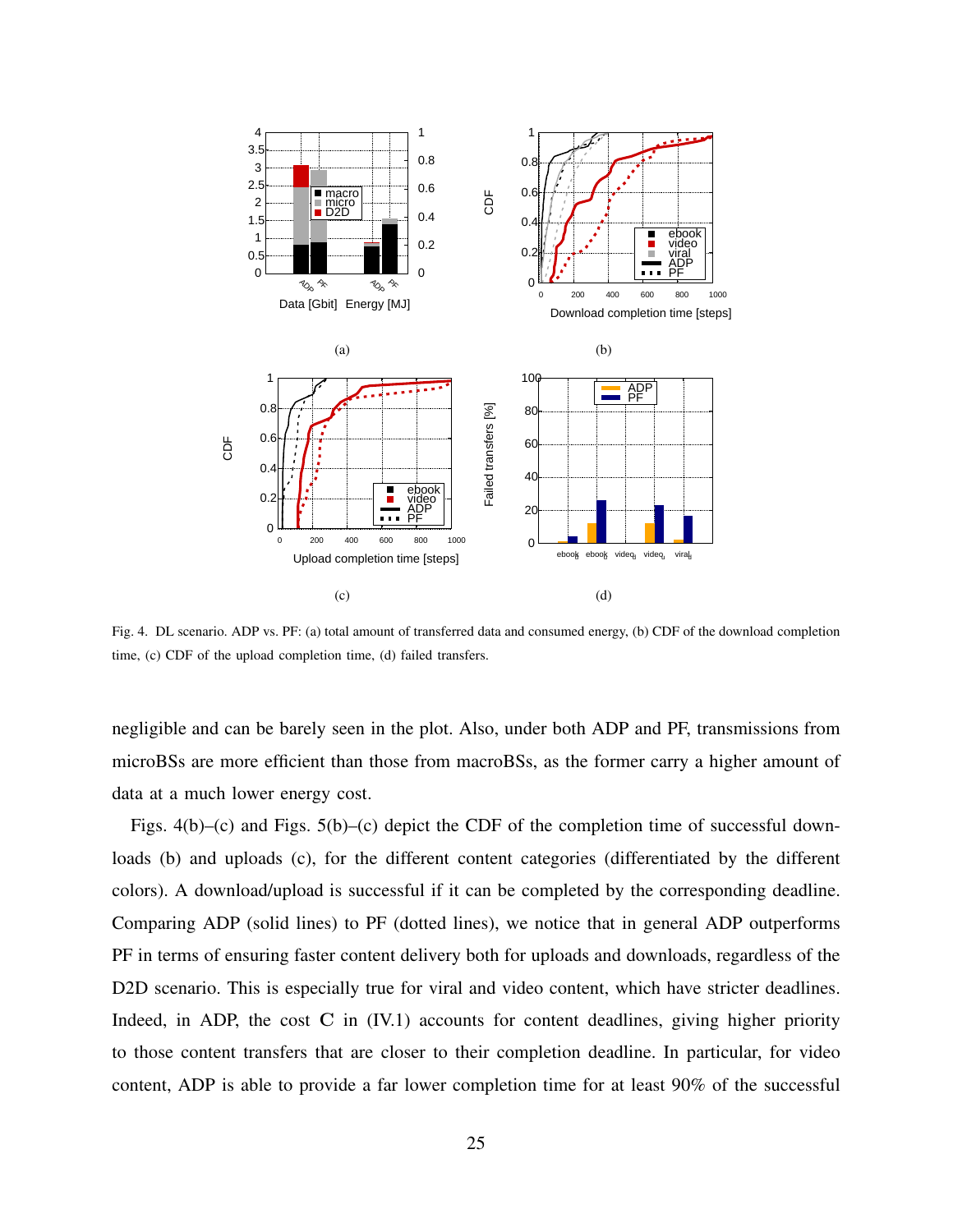

Fig. 5. UL scenario. ADP vs. PF: (a) total amount of transferred data and consumed energy, (b) CDF of the download completion time, (c) CDF of the upload completion time, (d) failed transfers.

downloads, than PF. These results are closely related to the percentage of failed transfers shown in Fig. 4(d) and Fig. 5(d), where the performance of ADP and PF are differentiated by using the orange and blue color, respectively. Clearly, ADP guarantees higher success rates than PF for all content categories and in both traffic directions, but the contrast is most dramatic for viral content. This can also be attributed to the fact that D2D is heavily used by ADP to deliver this type of content.

Fig. 6 highlights the improvement that ADP offers in terms of usage of radio resources, both downlink and uplink, compared to PF. Observe that, on average, in downlink ADP can transmit much more data per RB than PF. We observe a gain of around 35-40% in RB usage efficiency for macrocells and around 50% gain for microcells. The reason for such behavior is that our interference-aware approach is far more efficient in matching potential endpoints than the PF based system. In other words, ADP scheduling yields higher values of SINR at the receiving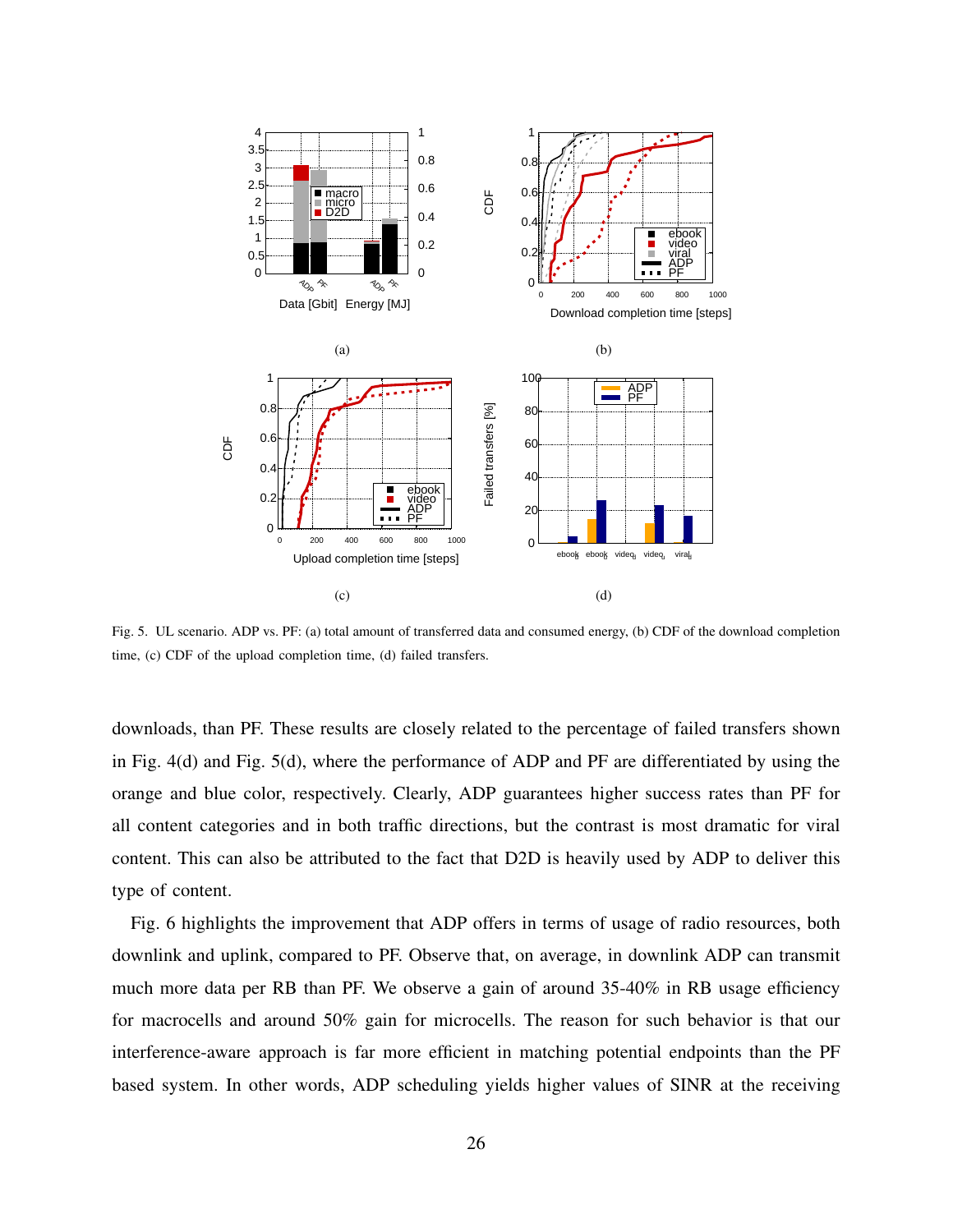

Fig. 6. RB usage: (a) DL scenario, (b) UL scenario.

endpoints, hence higher data rates per RB. In the DL scenario, the amount of data per RB is especially high for D2D links, which is remarkable considering that UEs transmit at significantly lower power than microBSs or macroBSs.

By looking at Figs. 4–6, we also notice the differences in performance between the DL and UL scenario. In terms of RB usage, the values of data transferred per RB are in general higher in the DL scenario than in the UL scenario. This is mainly due to the fact that the overall achievable data rates for a certain value of SINR are higher in the downlink than the uplink, according to the experimental measurements used in our evaluation. Nonetheless, D2D in the UL scenario is significantly more efficient in using RBs compared to UE-macroBS links, and comparable to UE-microBS links. This impacts also the overall amount of data that ADP is able to transfer through D2D in the UL scenario compared to the DL scenario, as can be noticed by comparing Fig. 4(a) and Fig. 5(a). While the overall amount of transferred data is similar in both scenarios, the amount transferred by D2D is slightly higher in the DL. In the UL scenario, the slack is picked up by microcells, which causes a slight increase in energy consumption. We therefore conclude that the UL and DL scenarios provide similar performance in current traffic load conditions, however the DL scenario will become preferable as the upload and the download traffic tend to even.

In the same scenarios as above, we now halve the number of microcells from 228 to 114, i.e., 2 microcells per macrocell. The most noticeable effect is that, with ADP, D2D communication steps up to compensate for the missing microBSs, as shown in Figs. 7(a) and (b). Instead, PF falls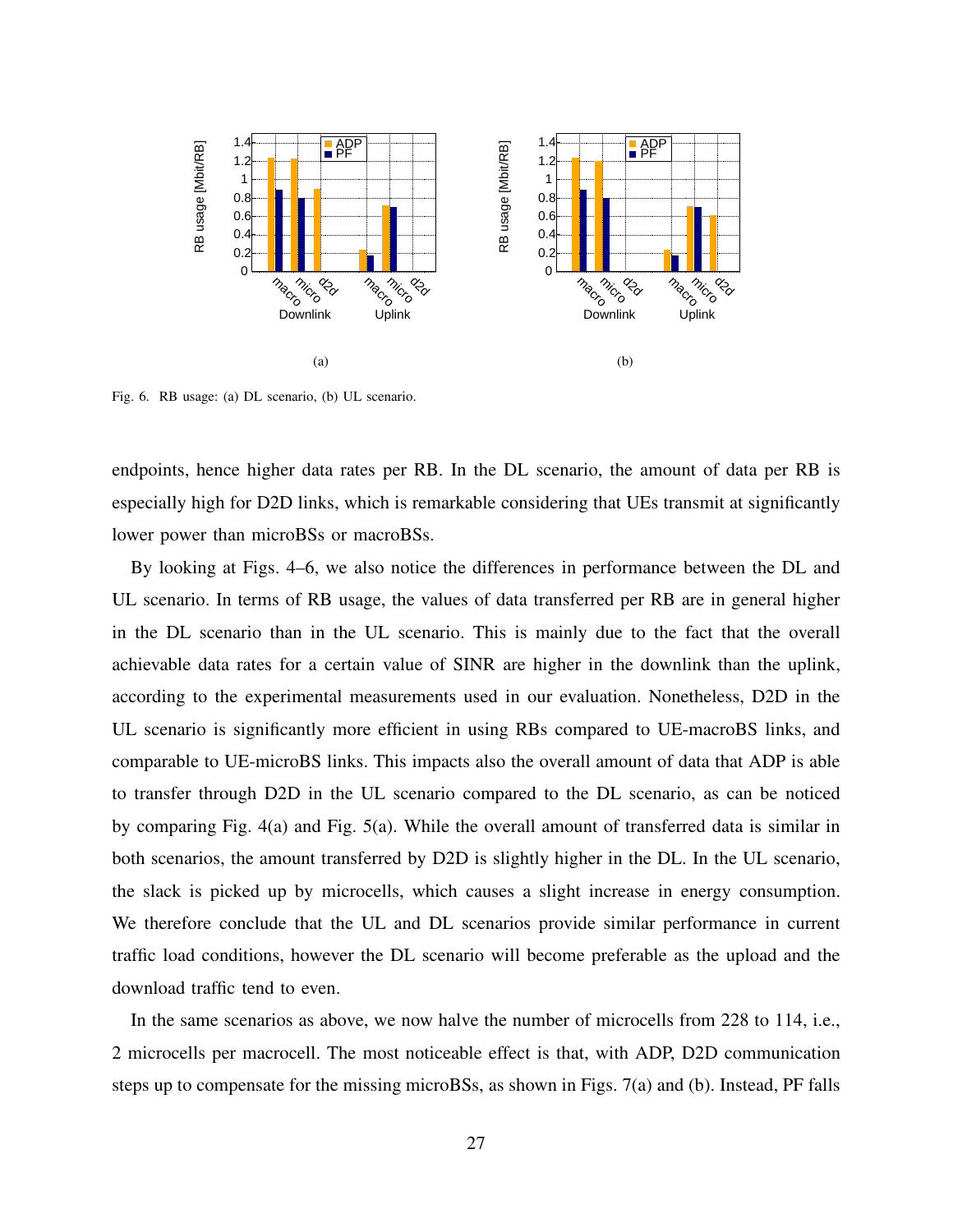

Fig. 7. Halving the number of microcells: amount of transferred data and consumed energy, in the DL scenario (a), and in the UL scenario (b); amount of transferred data by ADP, in the DL scenario (c), and in the UL scenario (d).

considerably short of providing the same throughput as before. Indeed, comparing these plots to Figs. 4(a) and 5(a), ADP exhibits a mere 10% drop in transferred data in the DL scenario, and around 6% drop in the UL scenario, with respect to 28% for PF. Energy consumption increases for both approaches, achieving similar levels for both. As expected, ADP tends to favour content with stricter time constraints (viral and video), at the expense of e-books. For sake of brevity, we omit plots comparing other metrics, which however confirm the above observations.

Summary. Thanks to a lesser usage of macrocells, our proposed scheme enables the transfer of 7% more data than PF, at an energy cost that is reduced by over 40%. ADP also provides a completion time that is significantly lower than PF, for most of the data transfers. Particularly striking is the success rate of viral content delivery: thanks to D2D communications, ADP exhibits 0-2% failures versus 18% of PF. As for the efficiency in RB usage, the interference-aware scheduling performed by ADP leads to an improvement of 35-40% over PF for macrocells and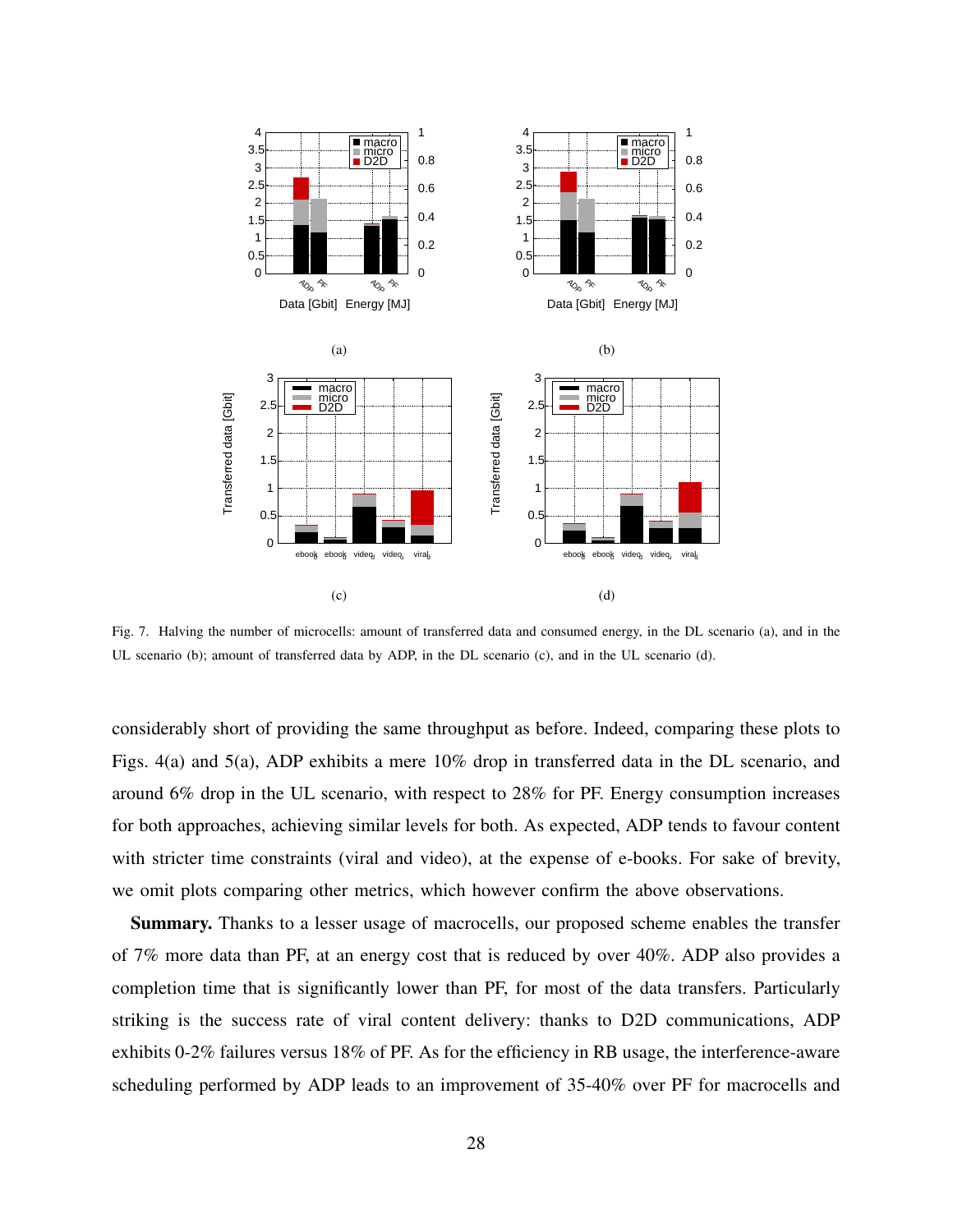of around 50% for microcells. Another interesting finding is the advantage of accommodating D<sub>2D</sub> communications in the uplink or in the downlink bandwidth. Under current traffic load conditions, the two options are equally effective. However, as upload and download traffic tend to even out, using the downlink bandwidth will be preferable. Finally, D2D is found to be an effective, low-energy and low-cost replacement for microcell deployment.

## VI. CONCLUSIONS

We considered a 2-tier, LTE-based network, supporting D2D communication. We devised an interference-aware solution to the problem of uplink and downlink radio resource allocation, to efficiently accommodate the download and upload traffic in such a complex network. For each traffic request, our algorithm selects which endpoint should serve a user, and allocates the radio resources for such communication, in an energy-aware and spectrum-efficient manner. In particular, we presented approximate dynamic programming algorithms to generate and rank possible resource allocation decisions. This way, we obtained a low-complexity solution that can deal with realistic, large-scale scenarios. In addition, we evaluate two possible approaches to inband, network-controlled D2D implementation, and assess the performance of our solution for both cases. Results show that our solution combined with D2D outperforms the state-of-the-art used in today's networks both in terms of overall throughput and user experience. Furthermore, we highlight that D2D mode can be a valid, low-cost alternative to microcells in supporting traffic with little energy consumption.

#### **REFERENCES**

- [1] L. Xingqin, J. Andrews, A. Ghosh, R. Ratasuk, "An overview of 3GPP device-to-device proximity services," *IEEE Comm. Mag.*, vol. 52, no. 4, 2014.
- [2] L. Lei, X. Shen, M. Dohler, C. Lin, Z. Zhong, "Queuing models with applications to mode selection in device-to-device communications underlaying cellular networks," *IEEE Trans. on Wireless Communications,* vol. 12, no. 12, 2013.
- [3] L. Song, D. Niyato, Z. Han, E. Hossain, "Game-theoretic resource allocation methods for device-to-device (D2D) communication," *IEEE Wireless Comm. Mag.*, in press, http://arxiv.org/abs/1403.5723.
- [4] 3GPP RP-122009, "Study on LTE device to device proximity services," in 3GPP TSG RAN Meeting #58, Dec. 2012.
- [5] X. Lin, J. G. Andrews, A. Ghosh, "A comprehensive framework for device-to-device communications in cellular networks," http://arxiv.org/abs/1305.4219.
- [6] Qualcomm, "Creating a digital sixth sense with LTE Direct", July 2014.
- [7] H. Elsawy, E. Hossain, D. I. Kim, "HetNets with cognitive small cells: user offloading and distributed channel access techniques," *IEEE Comm. Mag.*, vol. 51, no. 6, 2013.